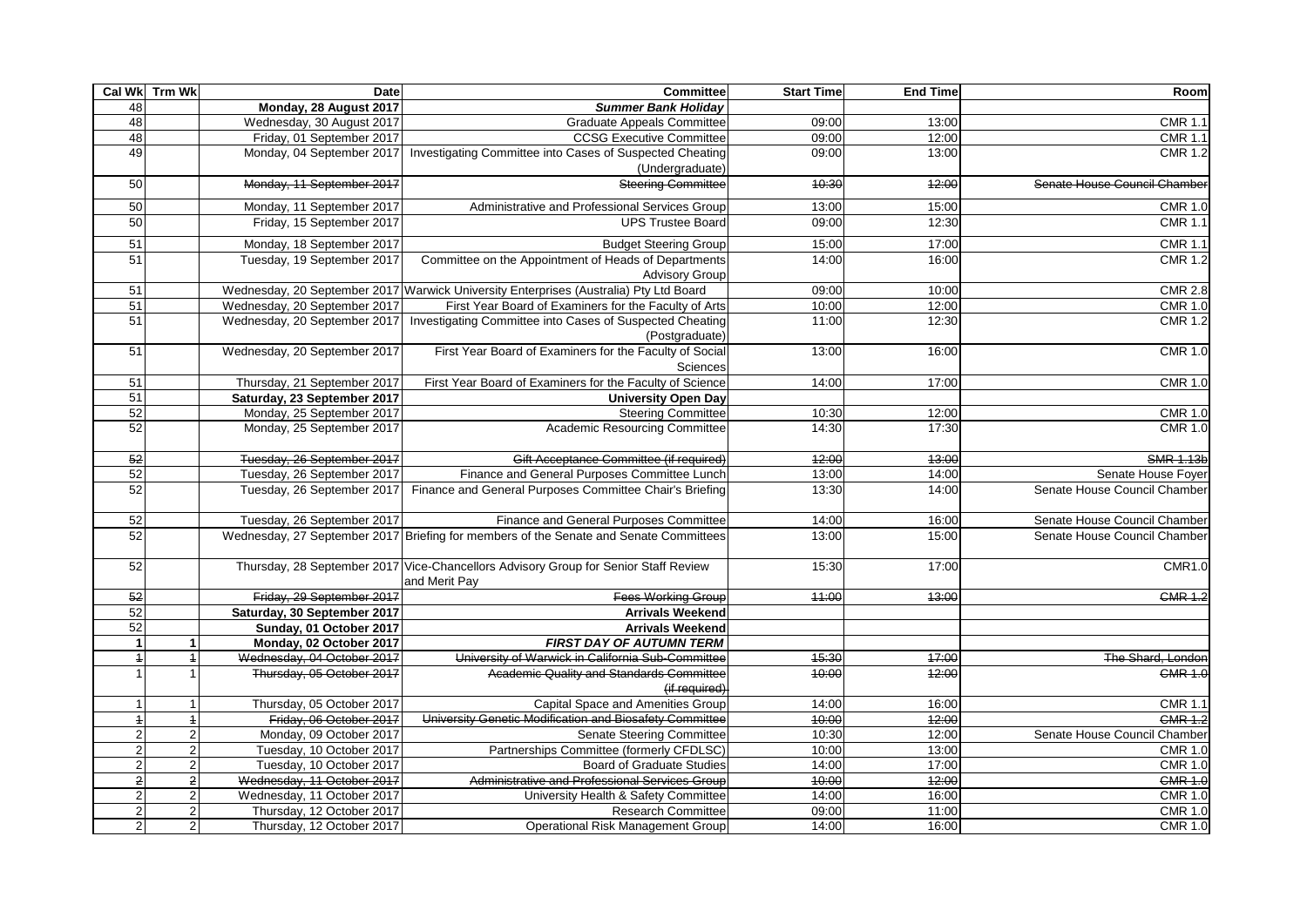|                       | Cal Wk Trm Wk  | Date                       | <b>Committee</b>                                                                                                                                                                   | <b>Start Time</b> | <b>End Time</b> | Room                                        |
|-----------------------|----------------|----------------------------|------------------------------------------------------------------------------------------------------------------------------------------------------------------------------------|-------------------|-----------------|---------------------------------------------|
| $\overline{a}$        | $\overline{c}$ | Thursday, 12 October 2017  | <b>Widening Participation Committee</b>                                                                                                                                            | 15:00             | 17:00           | Senate House Council Chamber                |
| $\overline{2}$        | $\overline{2}$ | Friday, 13 October 2017    | <b>CCSG Executive Committee</b>                                                                                                                                                    | 09:00             | 12:00           | <b>CMR 1.1</b>                              |
| 2                     |                | Friday, 13 October 2017    | Warwick University Training Ltd., Warwick University                                                                                                                               | 12:30             | 14:30           | <b>CMR 1.2</b>                              |
|                       |                |                            | Services Ltd. and Warwick University Enterprises Ltd                                                                                                                               |                   |                 |                                             |
|                       |                |                            | <b>Boards</b>                                                                                                                                                                      |                   |                 |                                             |
| 3                     | 3              | Monday, 16 October 2017    | Research Governance and Ethics Committee                                                                                                                                           | 10:00             | 12:00           | <b>CMR 1.1</b>                              |
| 3                     | $\mathbf{3}$   | Monday, 16 October 2017    | University Health & Safety Executive Committee                                                                                                                                     | 14:00             | 16:00           | <b>CMR 1.0</b>                              |
| 3                     | $\mathbf{3}$   | Tuesday, 17 October 2017   | Audit and Risk Committee                                                                                                                                                           | 09:00             | 12:30           | <b>CMR 1.1</b>                              |
| 3                     | 3              | Tuesday, 17 October 2017   | <b>Nominations Committee</b>                                                                                                                                                       | 12:45             | 13:45           | <b>SMR 1.13b</b>                            |
| 3                     | 3              | Tuesday, 17 October 2017   | Council Lunch                                                                                                                                                                      | 13:45             | 14:45           | Senate House Council Chamber                |
| 3                     | 3              | Tuesday, 17 October 2017   | <b>Council Members' Induction</b>                                                                                                                                                  | 14:45             | 18:00           | Senate House Council Chamber                |
| 3                     | $\overline{3}$ | Tuesday, 17 October 2017   | Chancellor's Dinner                                                                                                                                                                | 19:00             | 22:00           | The Slate                                   |
| $\mathbf{3}$          | 3 <sup>1</sup> | Wednesday, 18 October 2017 | <b>COUNCIL</b>                                                                                                                                                                     | 09:00             | 13:00           | <b>Senate House Council Chamber</b>         |
| 3                     | $\mathbf{3}$   | Wednesday, 18 October 2017 | Council Lunch                                                                                                                                                                      | 13:00             | 14:00           | <b>TBC</b>                                  |
| $\mathbf{3}$          | 3 <sup>1</sup> | Wednesday, 18 October 2017 | <b>SENATE</b>                                                                                                                                                                      | 14:00             | 16:30           | <b>Senate House Council Chamber</b>         |
| 3                     | 3              | Thursday, 19 October 2017  | Vice-Chancellor's Advisory Group for Merit Pay and Senior<br><b>Staff Review</b>                                                                                                   | 10:00             | 12:00           | <b>CMR 1.0</b>                              |
| 3                     |                | Friday, 20 October 2017    | <b>Warwick Ventures Limited</b>                                                                                                                                                    | 10:00             | 11:00           | <b>CMR 1.1</b>                              |
| 3                     |                | Saturday, 21 October 2017  | <b>University Open Day</b>                                                                                                                                                         |                   |                 |                                             |
|                       |                | Monday, 23 October 2017    | <b>Steering Committee</b>                                                                                                                                                          | 10:30             | 12:00           | <b>CMR 1.0</b>                              |
| 4                     |                | Monday, 23 October 2017    | Faculty Education Committee (Medicine)                                                                                                                                             | 14:00             | 16:00           | <b>Warwick Medical School</b>               |
|                       |                | Monday, 23 October 2017    | Vice-Chancellor's Advisory Group for Merit Pay and Senior<br><b>Staff Review</b>                                                                                                   | 15:00             | 17:00           | <b>CMR 1.0</b>                              |
| $\overline{4}$        |                | Tuesday, 24 October 2017   | University Genetic Modification and Biosafety Committee                                                                                                                            | 10:00             | 12:00           | <b>CMR 1.2</b>                              |
| $\overline{4}$        |                | Tuesday, 24 October 2017   | <b>Faculty Education Committee (Arts)</b>                                                                                                                                          | 13:00             | 15:00           | <b>CMR 1.1-Senate House Council Chamber</b> |
| $\overline{4}$        |                | Tuesday, 24 October 2017   | Academic Resourcing Committee                                                                                                                                                      | 13:00             | 16:00           | <b>CMR 1.0</b>                              |
| $\overline{4}$        |                | Wednesday, 25 October 2017 | <b>Academic Staff Committee</b>                                                                                                                                                    | 40:00             | 42:00           | <b>CMR 1.0</b>                              |
| $\overline{4}$        |                | Wednesday, 25 October 2017 | Faculty Education Committee (Science)                                                                                                                                              | 12:45             | 14:45           | <b>CMR 1.0</b>                              |
| $\boldsymbol{\Delta}$ |                | Wednesday, 25 October 2017 | <b>Faculty Education Committee (Social Sciences)</b>                                                                                                                               | 45:00             | 17:00           | <b>CMR 1.0</b>                              |
| $\boldsymbol{\Delta}$ |                | Thursday, 26 October 2017  | <b>Warwick Learning Limited</b>                                                                                                                                                    | 10:00             | 11:00           | <b>CMR 1.1</b>                              |
| $\overline{4}$        |                | Thursday, 26 October 2017  | University of Warwick Science Park Board                                                                                                                                           | 13:00             | 14:30           | <b>CMR 1.1</b>                              |
|                       |                | Thursday, 26 October 2017  | Student Learning Experience and Engagement Committee                                                                                                                               | 13:00             | 15:00           | <b>CMR 1.0</b>                              |
| $\overline{4}$        |                | Thursday, 26 October 2017  | University of Warwick Science Park Concepts Ltd                                                                                                                                    | 14:30             | 15:00           | <b>CMR 1.1</b>                              |
|                       |                | Thursday, 26 October 2017  | University of Warwick Science Park Innovation Centre Ltd,<br>University of Warwick Science Park Foundation and<br>University of Warwick Science Business Innovation Centre<br>Ltd. | 15:00             | 17:00           | <b>CMR 1.1</b>                              |
| 4                     |                | Thursday, 26 October 2017  | <b>Faculty Education Committee (Social Sciences)</b>                                                                                                                               | 15:15             | 17:15           | S277 (Social Sciences) CMR 1.0              |
|                       |                | Friday, 27 October 2017    | Graduate Appeals Committee (if required)                                                                                                                                           | 09:00             | 43:00           | <b>CMR 1.1</b>                              |
| 5                     |                | Monday, 30 October 2017    | Lord Rootes Memorial Fund Committee                                                                                                                                                | 11:00             | 13:00           | <b>CMR 1.1</b>                              |
| 5                     | 5              | Monday, 30 October 2017    | Heads of Departments Forum Away Day                                                                                                                                                | 13:00             | 17:00           | Senate House Council Chamber                |
| 5                     | 5              | Tuesday, 31 October 2017   | Academic Quality and Standards Committee                                                                                                                                           | 10:00             | 12:00           | <b>CMR 1.0</b>                              |
| $5\phantom{.0}$       | 5 <sub>1</sub> | Tuesday, 31 October 2017   | <b>Equality and Diversity Committee</b>                                                                                                                                            | 14:00             | 17:00           | <b>CMR 1.0</b>                              |
| $5\overline{)}$       | 5 <sub>1</sub> |                            | Thursday, 02 November 2017 Warwick University Enterprises (Australia) Pty Ltd Board                                                                                                | 09:00             | 10:00           | <b>CMR 2.8</b>                              |
| 5 <sup>1</sup>        | 5 <sub>1</sub> | Thursday, 02 November 2017 | Students' Union Liaison Group                                                                                                                                                      | 09:30             | 11:30           | <b>CMR 1.0</b>                              |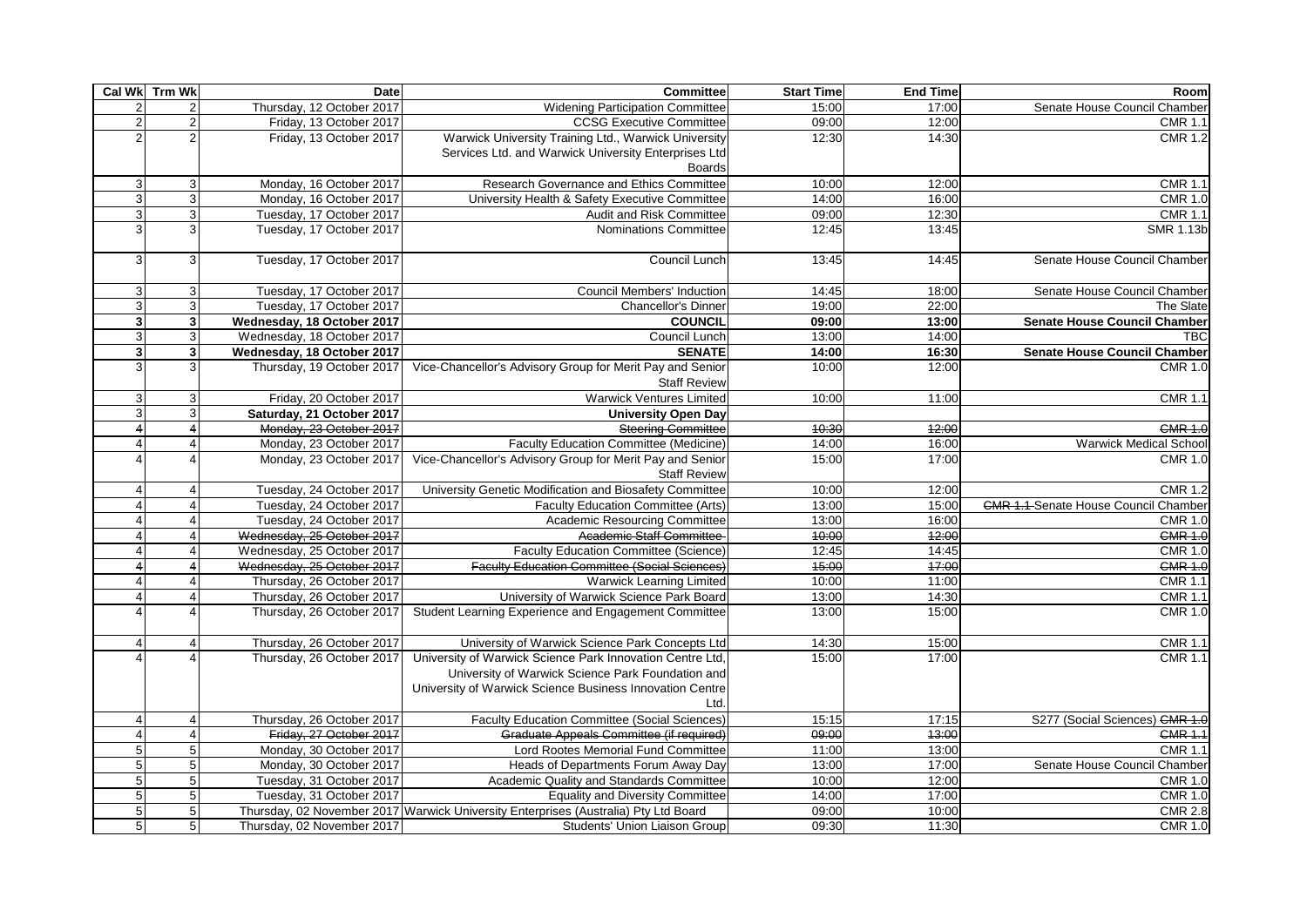|                 | Cal Wk Trm Wk    | Date                        | Committee                                                                     | <b>Start Time</b> | <b>End Time</b> | Room                               |
|-----------------|------------------|-----------------------------|-------------------------------------------------------------------------------|-------------------|-----------------|------------------------------------|
| 5               |                  | Thursday, 02 November 2017  | Academic Resourcing Committee Meeting with Heads of                           | 16:00             | 17:00           | <b>CMR 1.0</b>                     |
|                 |                  |                             | Departments                                                                   |                   |                 |                                    |
| 5               | 5                | Friday, 03 November 2017    | <b>CCSG Executive Committee</b>                                               | 09:00             | 12:00           | <b>CMR 1.1</b>                     |
| 6               | $6 \mid$         | Monday, 06 November 2017    | <b>Steering Committee</b>                                                     | 10:30             | 12:00           | Senate House Council Chamber       |
| 6               | 6                | Monday, 06 November 2017    | University Professorial Promotions Committee                                  | 13:00             | 17:00           | <b>CMR 1.1</b>                     |
| 6               | 6                | Monday, 06 November 2017    | Administrative and Professional Services Group                                | 43:00             | 45:00           | <b>CMR 1.0</b>                     |
| 6               | 6                | Tuesday, 07 November 2017   | Investigating Committee into Cases of Suspected Cheating                      | 09:00             | 13:00           | <b>CMR 1.2</b>                     |
|                 |                  |                             | (Undergraduate)                                                               |                   |                 |                                    |
| 6               | 6                | Tuesday, 07 November 2017   | <b>Board of Graduate Studies</b>                                              | 13:00             | 16:00           | <b>CMR 1.0</b>                     |
| 6               | 6                | Tuesday, 07 November 2017   | Finance and General Purposes Committee Chair's Briefing                       | 15:30             | 16:00           | Executive Office, Meeting Room 2   |
| 6               | 6                | Tuesday, 07 November 2017   | Gift Acceptance Committee (if required)                                       | 16:00             | 17:00           | <b>SMR 1.13b</b>                   |
| $6\phantom{1}6$ | $6 \mid$         | Wednesday, 08 November 2017 | <b>Investment Sub-Committee</b>                                               | 09:45             | 11:45           | <b>SMR 1.13b</b>                   |
| 6               | $6 \mid$         | Wednesday, 08 November 2017 | Trustees of the University of Warwick Foundation Fund                         | 12:00             | 13:00           | SMR 1.14 SMR 1.13b                 |
| 6               | $6 \overline{6}$ | Wednesday, 08 November 2017 | <b>Honorary Degrees Committee</b>                                             | 13:00             | 14:00           | <b>SMR 1.13b</b>                   |
| 6               | $6 \mid$         | Wednesday, 08 November 2017 | Finance and General Purposes Committee Lunch                                  | 13:00             | 14:00           | Senate House Foyer                 |
| 6               | $6 \theta$       | Wednesday, 08 November 2017 | Finance and General Purposes Committee Chair's Briefing                       | 43:30             | 44:00           | Senate House Council Chamber       |
| 6               | 6                | Wednesday, 08 November 2017 | Finance and General Purposes Committee                                        | 14:00             | 16:00 46:30     | Senate House Council Chamber       |
| $\mathbf 6$     | $6 \overline{6}$ | Wednesday, 08 November 2017 | <b>Honorary Degrees Committee</b>                                             | 16:30             | 17:30           | <b>SMR 1.13b</b>                   |
| 6               | 6                | Thursday, 09 November 2017  | Investigating Committee into Cases of Suspected Cheating                      | 13:00             | 17:00           | <b>CMR 1.2</b>                     |
| $\overline{7}$  | $\overline{7}$   | Monday, 13 November 2017    | Administrative and Professional Services Group                                | 13:00             | 15:00           | <b>CMR 1.0</b>                     |
| $\overline{7}$  |                  | Tuesday, 14 November 2017   | Board of the Faculty of Medicine                                              | 10:00             | 12:00           | <b>Warwick Medical School</b>      |
| $\overline{7}$  |                  | Tuesday, 14 November 2017   | <b>Faculty of Medicine Lunch</b>                                              | 12:00             | 14:00           | <b>Warwick Medical School</b>      |
| $\overline{7}$  | $\overline{7}$   | Tuesday, 14 November 2017   | Faculty of Arts Lunch                                                         | 12:00             | 14:00           | <b>CMR 1.0</b>                     |
| $\overline{7}$  | $\overline{7}$   | Tuesday, 14 November 2017   | Board of the Faculty of Arts                                                  | 14:00             | 16:00           | <b>CMR 1.0</b>                     |
| $\overline{7}$  | $\overline{7}$   | Wednesday, 15 November 2017 | Board of the Faculty of Science                                               | 10:00             | 12:00           | <b>CMR 1.0</b>                     |
| $\overline{7}$  | $\overline{7}$   | Wednesday, 15 November 2017 | Faculty of Science Lunch                                                      | 12:00             | 14:00           | <b>CMR 1.0</b>                     |
| $\overline{7}$  | $\overline{7}$   | Wednesday, 15 November 2017 | <b>Faculty of Social Sciences Lunch</b>                                       | 12:30             | 14:00           | Senate House Council Chamber Foyer |
| $\overline{7}$  |                  | Wednesday, 15 November 2017 | Board of the Faculty of Social Sciences                                       | 14:00             | 16:00           | Senate House Council Chamber       |
| $\overline{f}$  | $\overline{f}$   | Thursday, 16 November 2017  | University Estate Committee Chair's Briefing                                  | 09:30             | 40:00           | Senate House Executive Office      |
| $\overline{f}$  | $\overline{f}$   | Thursday, 16 November 2017  | <b>University Estate Committee</b>                                            | 40:00             | 42:00           | Senate House Council Chamber       |
| $\overline{f}$  | $\overline{f}$   | Thursday, 16 November 2017  | University Estate Committee Lunch                                             | 42:00             | 42:30           | Senate House Council Chamber Foyer |
| $\overline{7}$  | $\overline{7}$   | Thursday, 16 November 2017  | Academic Staff Committee                                                      | 14:30             | 17:30           | <b>CMR 1.0</b>                     |
| 8               | 8                | Monday, 20 November 2017    | <b>Steering Committee</b>                                                     | 10:30             | 12:00           | Senate House Council Chamber       |
| 8               | 8                | Monday, 20 November 2017    | Joint Consultative Committee                                                  | 14:00             | 16:00           | <b>CMR 1.1</b>                     |
| 8               | 8                | Tuesday, 21 November 2017   | <b>Audit and Risk Committee</b>                                               | 12:30             | 16:00           | <b>CMR 1.1</b>                     |
| 8               | 8 <sup>1</sup>   | Tuesday, 21 November 2017   | <b>Council Strategic Discussion Topic</b>                                     | 17:00             | 19:00           | Senate House Council Chamber       |
| 8               | 8 <sup>1</sup>   | Tuesday, 21 November 2017   | Council: Dinner                                                               | 19:15             | 21:30           | Radcliffe House Cryfield Barn      |
| 8               | 8                | Wednesday, 22 November 2017 | <b>COUNCIL</b>                                                                | 09:00             | 13:00           | Senate House Council Chamber       |
| 8               | 8                | Wednesday, 22 November 2017 | Council Lunch                                                                 | 13:00             | 14:00           | Senate House Council Chamber Foyer |
| 8               | 8                | Wednesday, 22 November 2017 | <b>Remuneration Committee</b>                                                 | 13:30             | 15:30           | Senate House Council Chamber       |
| 8               | 8                | Thursday, 23 November 2017  | <b>Research Committee</b>                                                     | 09:00             | 11:00           | <b>CMR 1.0</b>                     |
| 8               | 8                | Thursday, 23 November 2017  | Academic Quality and Standards Committee                                      | 14:30             | 16:30           | <b>CMR 1.0</b>                     |
| 8               | 8                | Friday, 24 November 2017    | Committee on the Appointment of Heads of Departments<br><b>Advisory Group</b> | 10:00             | 12:00           | <b>CMR 1.2</b>                     |
| 9               | 9                | Tuesday, 28 November 2017   | <b>Art Collection Committee</b>                                               | 14:00             | 16:00           | <b>CMR 1.2</b>                     |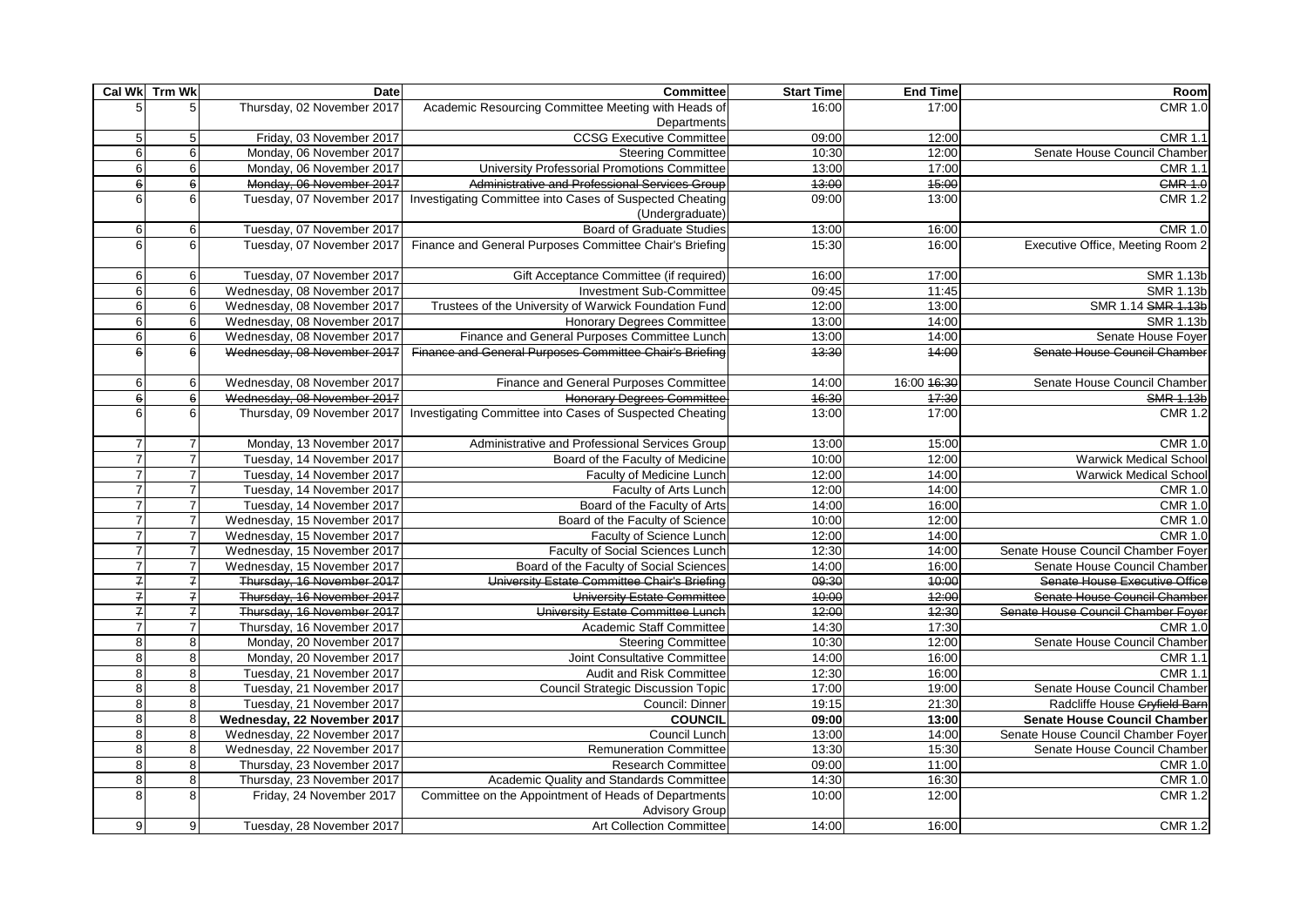|                 | Cal Wk Trm Wk  | Date                        | <b>Committee</b>                                                                     | <b>Start Time</b> | <b>End Time</b> | Room                          |
|-----------------|----------------|-----------------------------|--------------------------------------------------------------------------------------|-------------------|-----------------|-------------------------------|
| 9               | 9              | Thursday, 30 November 2017  | <b>Widening Participation Committee</b>                                              | 11:00             | 13:00           | <b>CMR 1.0</b>                |
| $\overline{9}$  | 9              | Friday, 01 December 2017    | <b>CCSG Executive Committee</b>                                                      | 09:00             | 12:00           | <b>CMR 1.1</b>                |
| 9               | 9              | Friday, 01 December 2017    | <b>UPS Trustee Board</b>                                                             | 13:00             | 17:00           | <b>CMR 1.2</b>                |
| 10              | 10             | Monday, 04 December 2017    | <b>Investigating Committee of Senate (additional meeting)</b>                        | 09:00             | 13:00           | <b>CMR 1.1</b>                |
| 10              | 10             | Monday, 04 December 2017    | <b>Steering Committee</b>                                                            | 10:30             | 12:00           | Senate House Council Chamber  |
| 10              | 10             | Monday, 04 December 2017    | Administrative and Professional Services Group                                       | 43:00             | 45:00           | <b>CMR 1.0</b>                |
| 10              | 10             | Tuesday, 05 December 2017   | <b>Capital Space and Amenities Group</b>                                             | 11:30             | 13:30           | <b>CMR 1.1</b>                |
| 10              | 10             | Tuesday, 05 December 2017   | <b>Education Committee</b>                                                           | 13:00             | 16:00           | <b>CMR 1.0</b>                |
| 10              | 10             | Saturday, 09 December 2017  | <b>LAST DAY OF AUTUMN TERM</b>                                                       |                   |                 |                               |
| 11              |                | Monday, 11 December 2017    | Continuation of Registration/Fitness to Practice (if required)                       | 09:00             | 13:00           | <b>CMR1.2</b>                 |
| 11              |                | Monday, 11 December 2017    | University Health and Safety Executive Committee (Internal<br>oniv)                  | 10:30             | 42:30           | <b>CMR 1.0</b>                |
| $+4$            |                | Tuesday, 12 December 2017   | Faculty of Medicine Advisory Board Lunch                                             | 42:00             | 43:00           | <b>Warwick Medical School</b> |
| $\overline{44}$ |                | Tuesday, 12 December 2017   | <b>Faculty of Medicine Advisory Board</b>                                            | 43:00             | 47:00           | Warwick Medical School        |
| 11              |                | Wednesday, 13 December 2017 | Academic Resourcing Committee (Autumn Review)                                        | 08:30             | 17:30           | <b>CMR 1.0</b>                |
| 11              |                | Thursday, 14 December 2017  | Academic Staff Committee                                                             | 09:00             | 11:00           | <b>CMR 1.0</b>                |
| 11              |                | Thursday, 14 December 2017  | Graduate Appeals Committee (if required)                                             | 09:00             | 13:00           | <b>CMR 1.1</b>                |
| 12              |                | Monday, 18 December 2017    | <b>Steering Committee</b>                                                            | 10:30             | 12:00           | Senate House Council Chamber  |
| 12              |                | Monday, 18 December 2017    | <b>Budget Steering Group</b>                                                         | 14:00             | 16:00           | <b>CMR 1.1</b>                |
| 13              |                | Monday, 25 December 2017    | <b>University Closed (Statutory Day)</b>                                             |                   |                 |                               |
| 13              |                | Tuesday, 26 December 2017   | <b>University Closed (Statutory Day)</b>                                             |                   |                 |                               |
| 13              |                | Wednesday, 27 December 2017 | <b>University Closed (Customary Day)</b>                                             |                   |                 |                               |
| 13              |                | Thursday, 28 December 2017  | <b>University Closed (Customary Day)</b>                                             |                   |                 |                               |
| 13              |                | Friday, 29 December 2017    | <b>University Closed (Customary Day)</b>                                             |                   |                 |                               |
| 14              |                | Monday, 01 January 2018     | <b>University Closed (Statutory Day)</b>                                             |                   |                 |                               |
| 14              |                | Tuesday, 02 January 2018    | <b>University Closed (Customary Day)</b>                                             |                   |                 |                               |
| $\overline{44}$ |                | Wednesday, 03 January 2018  | Graduate Appeals Committee                                                           | 09:00             | 43:00           | <b>CMR 1.1</b>                |
| 14              |                | Thursday, 04 January 2018   | <b>Research Committee</b>                                                            | 09:00             | 44:00           | <b>CMR 1.0</b>                |
| 15              |                | Monday, 08 January 2018     | <b>FIRST DAY OF SPRING TERM</b>                                                      |                   |                 |                               |
| 15              |                | Monday, 08 January 2018     | <b>Steering Committee</b>                                                            | 10:30             | 42:00           | Senate House Council Chamber  |
| 15              |                |                             | Monday, 08 January 2018 Administrative and Professional Services Group (if required) | 43:00             | 45:00           | <b>CMR 1.0</b>                |
| 15              | $\mathbf 1$    | Monday, 08 January 2018     | <b>Research Committee</b>                                                            | 15:15             | 17:15           | <b>CMR 1.0</b>                |
| $\overline{45}$ | $\overline{1}$ | Tuesday, 09 January 2018    | University of Warwick in California Sub-Committee                                    | 45:30             | 47:00           | The Shard, London             |
| 15              | $\overline{1}$ | Thursday, 11 January 2018   | Research Governance and Ethics Committee                                             | 10:00             | 12:00           | <b>CMR 1.1</b>                |
| 15              | $\overline{1}$ | Thursday, 11 January 2018   | <b>Capital Space and Amenities Group</b>                                             | 14:00             | 16:00           | <b>CMR 1.1</b>                |
| 15              | $\mathbf{1}$   | Friday, 12 January 2018     | <b>CCSG Executive Committee</b>                                                      | 09:00             | 12:00           | <b>CMR 1.1</b>                |
| 16              | $\overline{2}$ | Monday, 15 January 2018     | <b>Senate Steering Committee</b>                                                     | 10:30             | 12:00           | Senate House Council Chamber  |
| 16              | $\overline{2}$ | Monday, 15 January 2018     | Vice-Chancellors Advisory Group for Senior Staff Review<br>and Merit Pay             | 14:30             | 17:00           | <b>CMR 1.0</b>                |
| 16              | 2              | Tuesday, 16 January 2018    | <b>Board of Graduate Studies</b>                                                     | 09:30             | 13:00           | <b>CMR 1.0</b>                |
| 16              | 2 <sub>1</sub> | Tuesday, 16 January 2018    | Partnerships Committee (formerly CFDLSC)                                             | 14:00             | 17:00           | <b>CMR 1.0</b>                |
| 16              | 2 <sup>1</sup> | Wednesday, 17 January 2018  | Degree Congregation                                                                  |                   |                 |                               |
| 16              | 2 <sub>1</sub> | Thursday, 18 January 2018   | Degree Congregation                                                                  |                   |                 |                               |
| 16              | $\overline{2}$ | Friday, 19 January 2018     | <b>Degree Congregation</b>                                                           |                   |                 |                               |
| 17              | 3 <sup>1</sup> | Monday, 22 January 2018     | Academic Quality and Standards Committee                                             | 09:30             | 11:30           | <b>CMR 1.0</b>                |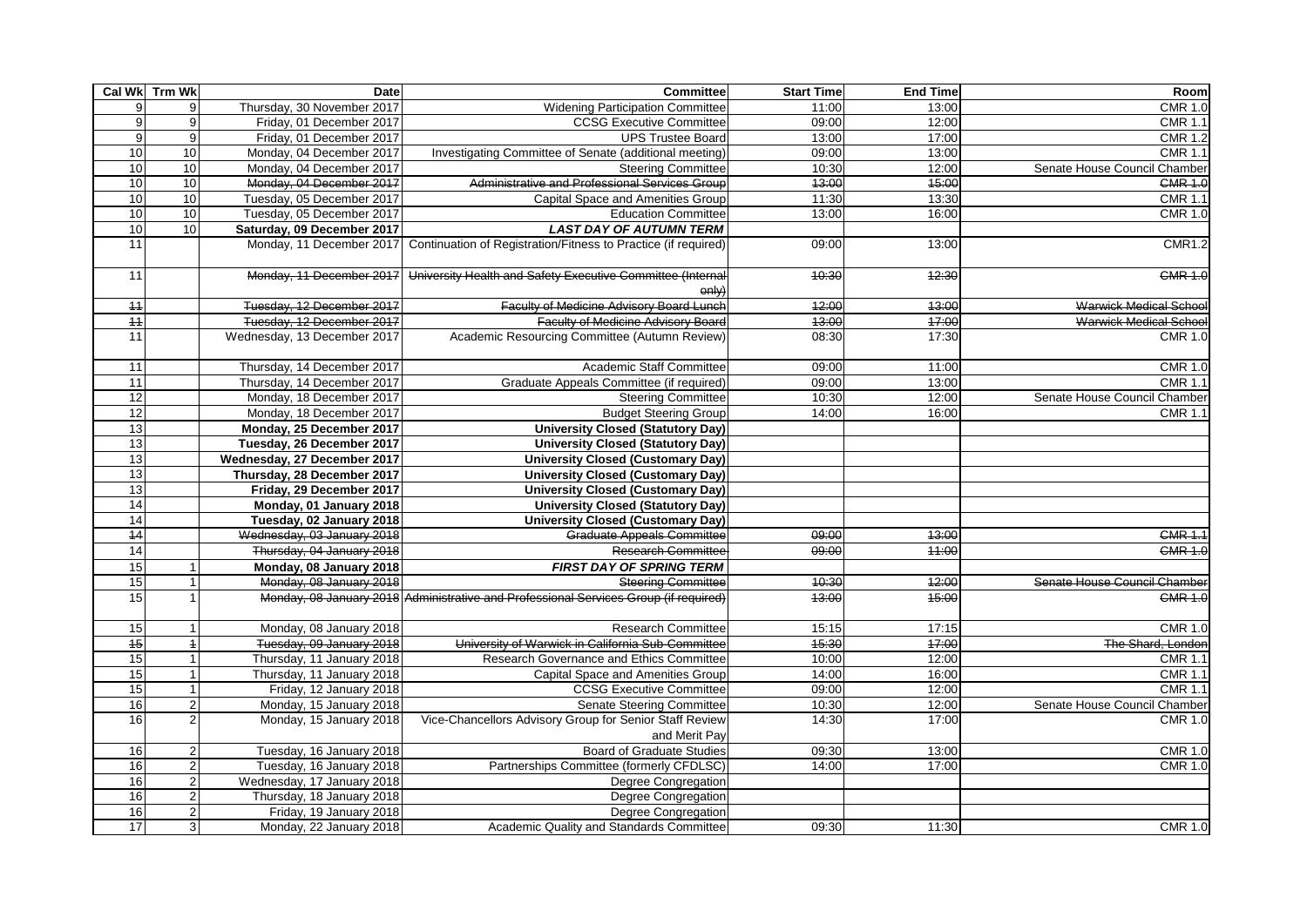|                 | Cal Wk Trm Wk           | <b>Date</b>                | <b>Committee</b>                                                                                      | <b>Start Time</b> | <b>End Time</b> | Room                                          |
|-----------------|-------------------------|----------------------------|-------------------------------------------------------------------------------------------------------|-------------------|-----------------|-----------------------------------------------|
| 17              |                         | Monday, 22 January 2018    | Student Learning Experience and Engagement Committee                                                  | 13:00             | 15:00           | <b>CMR 1.0</b>                                |
| 17              |                         | Tuesday, 23 January 2018   | <b>Investment Sub-Committee</b>                                                                       | 09:30             | 44:30           | -SMR 1.13b                                    |
| 17              | 3                       | Tuesday, 23 January 2018   | Financial Plan Sub-Committee of the Finance and General<br><b>Purposes Committee</b>                  | 11:30             | 13:30           | Senate House Council Chamber SMR 1.13b        |
| 17              | 3                       | Tuesday, 23 January 2018   | Finance and General Purposes Committee Chair's Briefing<br>and Lunch                                  | 13:30             | 14:00           | Senate House Foyer                            |
| 17              | 3                       | Tuesday, 23 January 2018   | Finance and General Purposes Committee                                                                | 14:00             | 16:00           | Senate House Council Chamber                  |
| $\overline{17}$ | 3                       | Tuesday, 23 January 2018   | <b>Honorary Degrees Committee</b>                                                                     | 16:00             | 17:00           | Senate House Council Chamber SMR 1.13b        |
| 17              | $\mathbf{3}$            | Wednesday, 24 January 2018 | Students' Union Liaison Group                                                                         | 09:30             | 11:30           | Meeting Room 2, Students' Union CMR 1.0       |
| 17              | $\overline{3}$          | Wednesday, 24 January 2018 | <b>SENATE</b>                                                                                         | 14:00             | 16:30           | <b>Senate House Council Chamber</b>           |
| 17              | $\overline{3}$          |                            | Thursday, 25 January 2018 Warwick University Enterprises (Australia) Pty Ltd Board                    | 08:00             | 09:00           | <b>CMR 2.8</b>                                |
| 17              | $\overline{3}$          | Thursday, 25 January 2018  | University Estate Committee Chair's Briefing                                                          | 09:30             | 10:00           | CMR 1.0 Senate House Executive Office         |
| 17              | $\overline{3}$          | Thursday, 25 January 2018  | University Genetic Modification and Biosafety Committee                                               | 10:00             | 12:00           | <b>CMR 1.2</b>                                |
| 17              | $\overline{3}$          | Thursday, 25 January 2018  | University Estate Committee                                                                           | 10:00             | 12:00           | CMR 1.0 Senate House Council Chamber          |
| $\overline{17}$ | $\overline{3}$          | Thursday, 25 January 2018  | University Estate Committee Lunch                                                                     | 12:00             | 12:30           | CMR 1.0 Senate House Council Chamber<br>Foyer |
| 17              | 3                       | Thursday, 25 January 2018  | Heads of Departments' Forum                                                                           | 14:30             | 17:00           | Scarman House<br>Senate House Council Chamber |
| 17              |                         |                            | Thursday, 25 January 2018 Continuation of Registration/Fitness to Practice (if required)              | 13:00             | 17:00           | <b>CMR1.2</b>                                 |
| 18              |                         | Monday, 29 January 2018    | <b>Steering Committee</b>                                                                             | 10:30             | 12:00           | Senate House Council Chamber                  |
| 18              |                         | Monday, 29 January 2018    | Lord Rootes Memorial Fund Committee                                                                   | 11:00             | 13:00           | <b>CMR 1.1</b>                                |
| 18              |                         | Monday, 29 January 2018    | Committee on the Appointment of Heads of Departments<br><b>Advisory Group</b>                         | 13:00             | 15:00           | <b>CMR 1.2</b>                                |
| 18              |                         | Tuesday, 30 January 2018   | <b>Faculty Education Committee (Medicine)</b>                                                         | 10:00             | 12:00           | <b>Warwick Medical School</b>                 |
| $\overline{48}$ |                         | Tuesday, 30 January 2018   | <b>Faculty Education Committee (Arts)</b>                                                             | 43:00             | 45:00           | <b>CMR 1.1 Senate House Council Chamber</b>   |
| 18              |                         |                            | Tuesday, 30 January 2018   Investigating Committee into Cases of Suspected Cheating<br>(Postgraduate) | 13:00             | 17:00           | <b>CMR 1.2</b>                                |
| 18              |                         | Tuesday, 30 January 2018   | <b>Equality and Diversity Committee</b>                                                               | 14:00             | 16:00           | <b>CMR 1.0</b>                                |
| 18              |                         | Wednesday, 31 January 2018 | Faculty Education Committee (Arts)                                                                    | 13:00 12:00       | 15:00 44:00     | Senate House Council Chamber                  |
| 18              |                         | Wednesday, 31 January 2018 | <b>Faculty Education Committee (Science)</b>                                                          | 10:00             | 12:00           | <b>CMR 1.0</b>                                |
| $\overline{18}$ | $\overline{\mathbf{A}}$ | Wednesday, 31 January 2018 | <b>Faculty Education Committee (Social Sciences)</b>                                                  | 14:00             | 16:00           | S277 (Social Sciences) CMR 1.0                |
| 18              |                         |                            | Wednesday, 31 January 2018 University Health and Safety Executive Committee (Internal<br>only)        | 15:00             | 17:00           | <b>CMR 1.0</b>                                |
| 18              |                         | Thursday, 01 February 2018 | Academic Resourcing Committee                                                                         | 09:00             | 12:00           | <b>CMR 1.0</b>                                |
| $\overline{18}$ |                         | Thursday, 01 February 2018 | University Health & Safety Committee                                                                  | 13:30             | 15:30           | <b>CMR 1.0</b>                                |
| $\overline{18}$ |                         | Friday, 02 February 2018   | <b>CCSG Executive Committee</b>                                                                       | 09:00             | 12:00           | <b>CMR 1.1</b>                                |
| 18              |                         | Friday, 02 February 2018   | Audit and Risk Committee                                                                              | 13:00             | 16:30           | <b>CMR 1.1</b>                                |
| 18              |                         |                            | Friday, 02 February 2018 Investigating Committee into Cases of Suspected Cheating<br>(Postgraduate)   | 13:00             | 17:00           | <b>CMR 1.2</b>                                |
| <del>19</del>   | 5 <sub>5</sub>          | Monday, 05 February 2018   | <b>Steering Committee</b>                                                                             | 10:30             | 42:00           | Senate House Council Chamber                  |
| 19              | 5 <sup>1</sup>          | Monday, 05 February 2018   | Administrative and Professional Services Group                                                        | 13:00             | 15:00           | <b>CMR 1.0</b>                                |
| 19              | 5 <sub>1</sub>          |                            | Monday, 05 February 2018   Investigating Committee into Cases of Suspected Cheating<br>(Postgraduate) | 13:00             | 17:00           | <b>CMR 1.2</b>                                |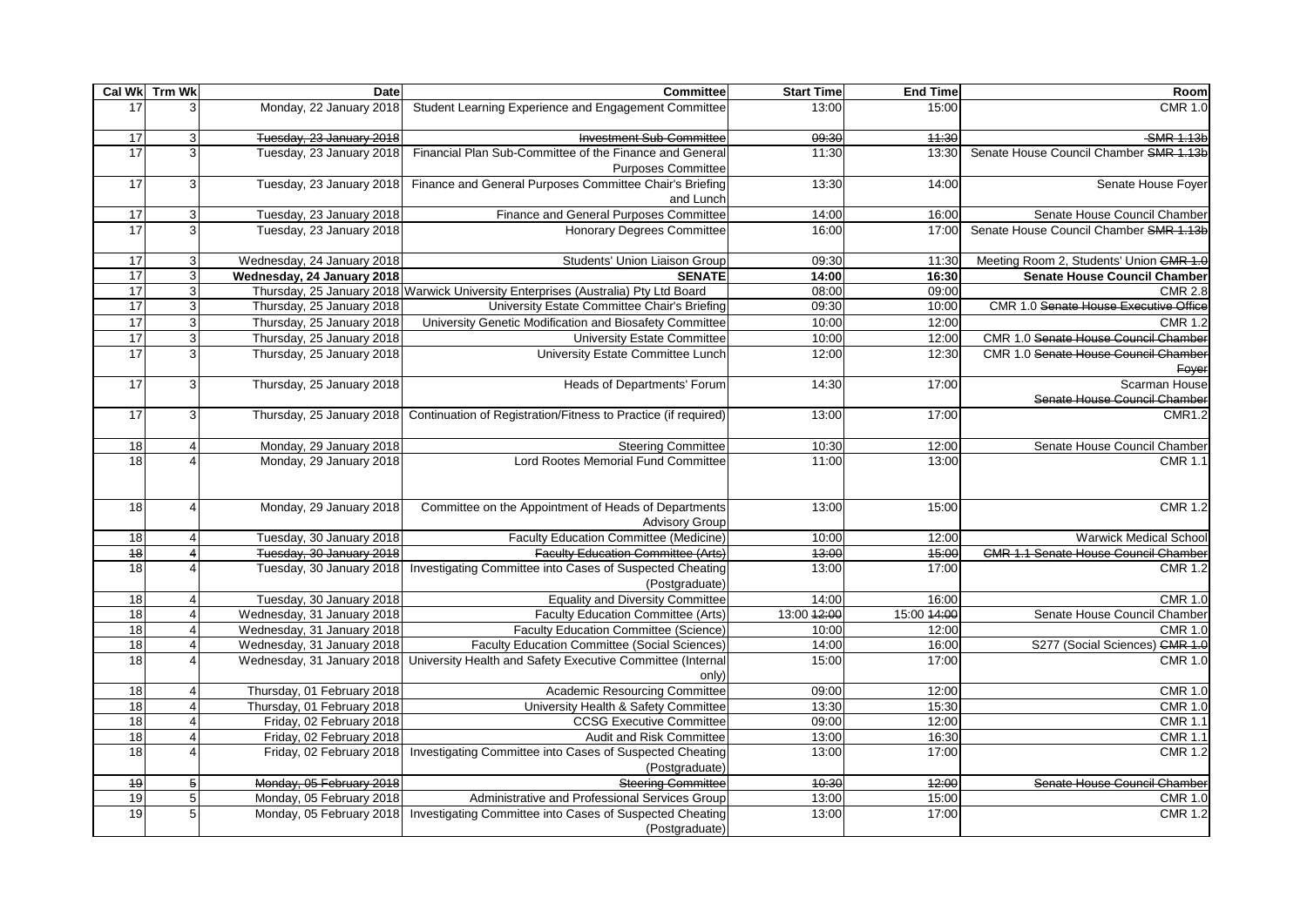|                                    | Cal Wk Trm Wk                  | Date                                                   | <b>Committee</b>                                                                         | <b>Start Time</b> | <b>End Time</b> | Room                                        |
|------------------------------------|--------------------------------|--------------------------------------------------------|------------------------------------------------------------------------------------------|-------------------|-----------------|---------------------------------------------|
| 19                                 | 5                              | Monday, 05 February 2018                               | Academic Staff Committee                                                                 | 15:15             | 17:15           | <b>CMR 1.0</b>                              |
| 19                                 | 5                              |                                                        | Tuesday, 06 February 2018 Continuation of Registration/Fitness to Practice (if required) | 09:00             | 13:00           | <b>CMR1.2</b>                               |
| 19                                 | 5 <sub>l</sub>                 | Tuesday, 06 February 2018                              | <b>Audit and Risk Committee</b>                                                          | 09:00             | 42:30           | <b>CMR 1.1</b>                              |
| 19                                 | 5 <sub>l</sub>                 | Tuesday, 06 February 2018                              | <b>COUNCIL AWAY DAY</b>                                                                  | 11:00 13:00       | 21:30           | <b>Coventry Transport Museum</b>            |
| 19                                 | 5 <sup>1</sup>                 | Tuesday, 06 February 2018                              | <b>Graduate Appeals Committee</b>                                                        | 43:00             | 47:00           | <b>CMR 1.1</b>                              |
| 19                                 | 5 <sub>1</sub>                 | Wednesday, 07 February 2018                            | <b>COUNCIL</b>                                                                           | 09:00             | 13:00           | <b>Senate House Council Chamber</b>         |
| 19                                 | 5 <sup>1</sup>                 | Wednesday, 07 February 2018                            | Council Lunch                                                                            | 13:00             | 14:00           | Senate House Council Chamber                |
| 19                                 | 5 <sup>1</sup>                 | Wednesday, 07 February 2018                            | <b>Nominations Committee</b>                                                             | 14:00             | 15:00           | <b>SMR1.13b</b>                             |
| 19                                 | 5 <sup>1</sup>                 | Wednesday, 07 February 2018                            | <b>Remuneration Committee</b>                                                            | 15:00             | 17:00           | Senate House Council Chamber                |
| 19                                 | 5 <sup>1</sup>                 | Thursday, 08 February 2018                             | <b>Fees Working Group</b>                                                                | 11:00             | 12:30           | <b>CMR 1.2</b>                              |
| $\overline{20}$                    | $6 \mid$                       | Monday, 12 February 2018                               | <b>Board of Graduate Studies</b>                                                         | 09:00             | 12:00           | <b>GMR 1.0</b>                              |
| 20                                 | 6                              | Monday, 12 February 2018                               | Faculty of Medicine Lunch                                                                | 12:00             | 14:00           | <b>Warwick Medical School</b>               |
| 20                                 | $6 \mid$                       | Monday, 12 February 2018                               | Board of the Faculty of Medicine                                                         | 14:00             | 16:00           | <b>Warwick Medical School</b>               |
| 20                                 | 6                              | Tuesday, 13 February 2018                              | Board of the Faculty of Arts                                                             | 10:00             | 12:00           | $\overline{CMR}$ 1.0                        |
| $\overline{20}$                    | 6                              | Tuesday, 13 February 2018                              | Faculty of Arts Lunch                                                                    | 12:00             | 13:30           | <b>CMR 1.0</b>                              |
| 20                                 | $6 \overline{6}$               | Tuesday, 13 February 2018                              | University Health & Safety Executive Committee                                           | 14:00             | 16:00           | <b>CMR 1.0</b>                              |
| 20                                 | 6 <sup>1</sup>                 | Wednesday, 14 February 2018                            | Lord Rootes Memorial Fund Committee (Interviews)                                         | 09:00             | 18:00           | <b>CMR 1.1</b>                              |
| 20                                 | 6 <sup>1</sup>                 | Wednesday, 14 February 2018                            | Academic Quality and Standards Committee                                                 | 10:00             | 12:00           | <b>CMR 1.0</b>                              |
| 20                                 | 6 <sup>1</sup>                 | Wednesday, 14 February 2018                            | Faculty of Science Lunch                                                                 | 12:30             | 14:00           | <b>CMR 1.0</b>                              |
| 20                                 | 6 <sup>1</sup>                 | Wednesday, 14 February 2018                            | Board of the Faculty of Science                                                          | 14:00             | 16:00           | <b>CMR 1.0</b>                              |
| 20                                 | 6 <sup>1</sup>                 | Thursday, 15 February 2018                             | Board of the Faculty of Social Sciences                                                  | 10:00             | 12:00           | <b>CMR 1.0</b>                              |
| 20                                 | 6 <sup>1</sup>                 | Thursday, 15 February 2018                             | <b>Faculty of Social Sciences Lunch</b>                                                  | 12:00             | 14:00           | <b>CMR 1.0</b>                              |
| 20                                 | $6 \mid$                       | Friday, 16 February 2018                               |                                                                                          | 13:00             | 45:00           | <b>CMR 1.0</b>                              |
|                                    |                                |                                                        | Student Learning Experience and Engagement Committee                                     |                   | 16.00           |                                             |
| $\overline{21}$                    | $\overline{7}$                 | Monday, 19 February 2018                               | <b>Steering Committee</b>                                                                | 40:30             | 42:00           | Senate House Council Chamber                |
| 21                                 | $\overline{7}$                 | Monday, 19 February 2018                               | Graduate Appeals Committee (if required)                                                 | 43:00             | 17:00           | <b>CMR 1.1</b>                              |
|                                    |                                |                                                        | <b>Continuation of Registration Committee</b>                                            | 14.00             |                 |                                             |
| 21                                 |                                | Monday, 19 February 2018                               | Academic Resourcing Committee Meeting with Heads of                                      | 46:00             | 47:00           | <b>CMR 1.0</b>                              |
|                                    |                                |                                                        | <b>Departments</b>                                                                       |                   |                 |                                             |
| 21                                 | $\overline{7}$                 | Tuesday, 20 February 2018                              | <b>Research Committee</b>                                                                | 10:30             | 12:30           | <b>CMR 1.0</b>                              |
| 21                                 | $\overline{7}$                 | Tuesday, 20 February 2018                              | <b>Widening Participation Committee</b>                                                  | 13:00             | 15:00           | Senate House Council Chamber                |
| $\overline{21}$                    | $\overline{7}$                 | Wednesday, 21 February 2018                            | Capital Space and Amenities Group                                                        | 14:00             | 16:00           | <b>CMR 1.1</b>                              |
| 24                                 | $\overline{f}$                 | Thursday, 22 February 2018                             | Joint Consultative Committee                                                             | 44:00             | 16:00           | <b>CMR 1.1</b>                              |
| 22                                 | 8 <sup>1</sup>                 | Monday, 26 February 2018                               | <b>Education Committee</b>                                                               | 10:00             | 13:00           | <b>CMR 1.0</b>                              |
| 22                                 | 8                              |                                                        | Tuesday, 27 February 2018 Investigating Committee into Cases of Suspected Cheating       | 09:00             | 13:00           | <b>CMR 1.2</b>                              |
|                                    |                                |                                                        | (Postgraduate)                                                                           |                   |                 |                                             |
| $\overline{22}$                    | 8 <sup>1</sup>                 | Tuesday, 27 February 2018                              | University Professorial Promotions Committee                                             | 13:30             | 17:00           | <b>CMR 1.1</b><br><b>CMR 1.0</b>            |
| 22                                 | 8 <sup>1</sup>                 | Tuesday, 27 February 2018                              | <b>Operational Risk Management Group</b>                                                 | 14:00             | 16:00           |                                             |
| $\overline{22}$                    | 8 <sup>1</sup><br>$\mathbf{8}$ | Wednesday, 28 February 2018                            | <b>CCSG Executive Committee</b>                                                          | 09:00             | 17:00 42:00     | Scarman House GMR 1.1                       |
| $\overline{22}$<br>$\overline{22}$ | $\mathbf{8}$                   | Wednesday, 28 February 2018<br>Thursday, 01 March 2018 | <b>Art Collection Committee</b><br>Lord Rootes Memorial Fund Committee                   | 14:00<br>11:00    | 16:00<br>13:00  | <b>CMR 1.2</b><br><b>CMR 1.1</b>            |
| 23                                 | $\overline{9}$                 | Monday, 05 March 2018                                  | <b>Senate Steering Committee</b>                                                         | 10:30             | 12:00           | Senate House Council Chamber                |
| 23                                 | $\mathsf{g}$                   | Monday, 05 March 2018                                  | Administrative and Professional Services Group                                           | 13:00             | 15:00           | <b>CMR 1.0</b>                              |
|                                    | $\mathbf{Q}$                   | Tuesday, 06 March 2018                                 | Joint Consultative Committee                                                             | 13:30             | 15:30           | Meeting Room 1, University Executive Office |
|                                    |                                |                                                        |                                                                                          |                   |                 |                                             |
| 23                                 | 9                              |                                                        | Thursday, 08 March 2018 Continuation of Registration/Fitness to Practice (if required)   | 09:00             | 13:00           | <b>CMR1.2</b>                               |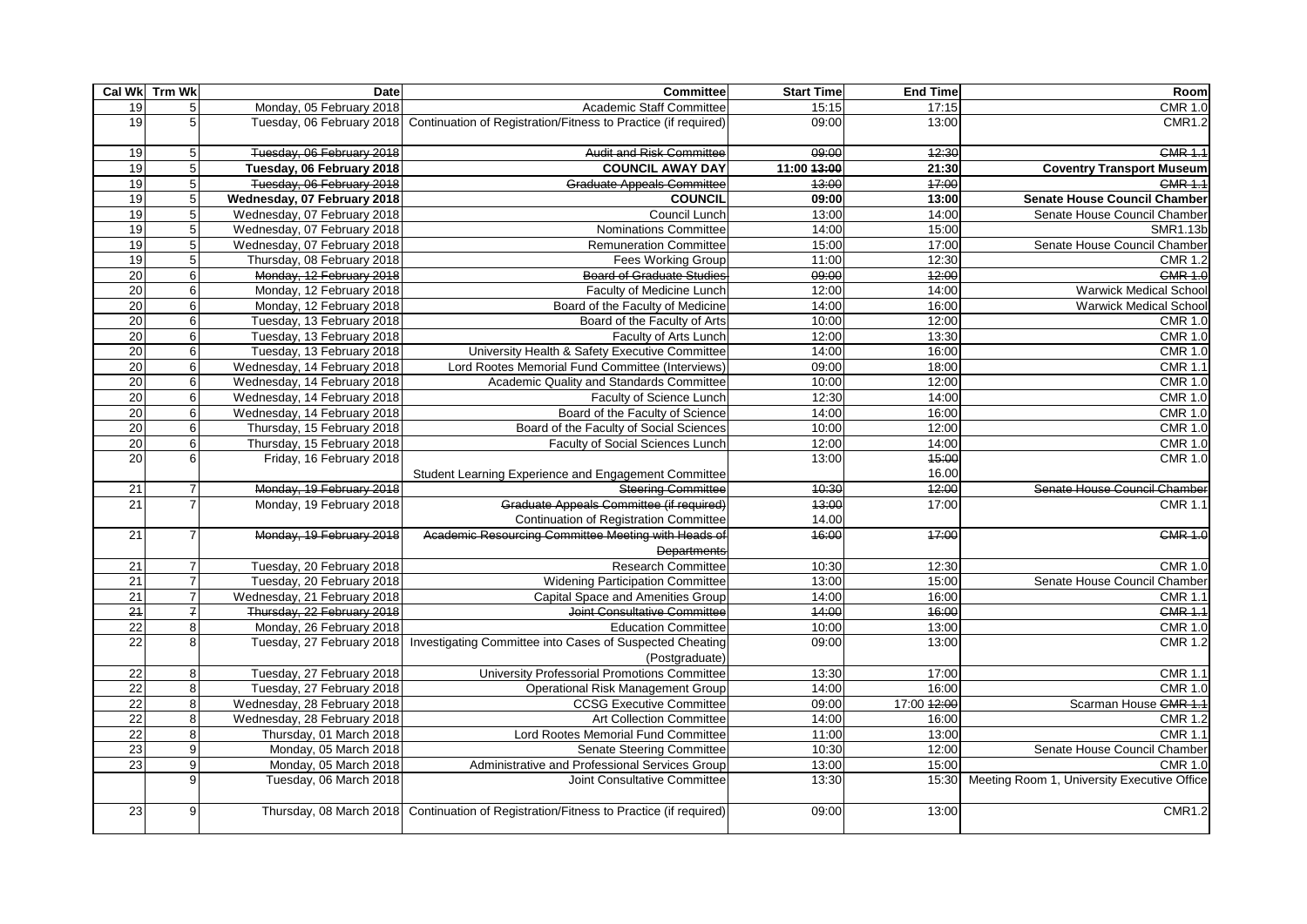|                 | Cal Wk Trm Wk   | Date                     | <b>Committee</b>                                                                                  | <b>Start Time</b> | <b>End Time</b> | Room                                |
|-----------------|-----------------|--------------------------|---------------------------------------------------------------------------------------------------|-------------------|-----------------|-------------------------------------|
| 24              | 10              | Monday, 12 March 2018    | Vice-Chancellor's Advisory Group for Merit Pay and Senior<br><b>Staff Review (Review Meeting)</b> | 10:30 09:00       | 12:30 44:00     | <b>CMR 1.0</b>                      |
| 24              | 10              | Monday, 12 March 2018    | <b>Budget Steering Group</b>                                                                      | 15:00             | 17:00           | <b>CMR 1.1</b>                      |
| 24              | 10              | Tuesday, 13 March 2018   | <b>UPS Trustee Board</b>                                                                          | 09:00             | 13:00           | <b>CMR 1.2</b>                      |
| 24              | 10              | Tuesday, 13 March 2018   | Graduate Appeals Committee (if required)                                                          | 43:00             | 47:00           | <b>CMR 1.1</b>                      |
| 24              | 10              | Wednesday, 14 March 2018 | Academic Staff Committee                                                                          | 09:00             | 11:00           | CMR 1.0                             |
| 24              | 10              | Wednesday, 14 March 2018 | Committee on the Appointment of Heads of Departments<br><b>Advisory Group</b>                     | 44:30             | 43:30           | <b>CMR 1.2</b>                      |
| $\overline{24}$ | 10              | Wednesday, 14 March 2018 | <b>SENATE</b>                                                                                     | 14:00             | 16:30           | <b>Senate House Council Chamber</b> |
| 24              | 10              |                          | Thursday, 15 March 2018 Warwick University Enterprises (Australia) Pty Ltd Board                  | 08:30             | 09:30           | <b>CMR 2.8</b>                      |
| 24              | 10              | Thursday, 15 March 2018  | <b>Academic Resourcing Committee</b>                                                              | 10:00             | 13:00           | <b>CMR 1.0</b>                      |
| 24              | $\overline{40}$ | Thursday, 15 March 2018  | University of Warwick Science Park Board                                                          | 12:00             | 44:00           | Venture Centre                      |
| 24              | 10              | Thursday, 15 March 2018  | <b>Research Committee</b>                                                                         | 45:00             | 47:00           | <b>CMR 1.0</b>                      |
| 24              | 10              | Thursday, 15 March 2018  | Academic Resourcing Committee Meeting with Heads of                                               | 16:00             | 18:00           | <b>CMR 1.0</b>                      |
|                 |                 |                          | Departments                                                                                       |                   | 47:00           | Oculus                              |
| $\overline{24}$ | 10              | Thursday, 15 March 2018  | Warwick University Training Ltd.                                                                  | 16:00             | 17:00           | Executive Office                    |
| 24              | 10              | Friday, 16 March 2018    | Investigating Committee into Cases of Suspected Cheating<br>(Undergraduate)                       | 09:00             | 13:00           | <b>CMR 1.2</b>                      |
| $\overline{24}$ | 10              | Saturday, 17 March 2018  | <b>LAST DAY OF SPRING TERM</b>                                                                    |                   |                 |                                     |
| $\overline{25}$ |                 | Monday, 19 March 2018    | <b>Steering Committee</b>                                                                         | 10:30             | 12:00           | Senate House Council Chamber        |
| 26              |                 |                          | Monday, 26 March 2018 University Health and Safety Executive Committee (Internal<br>only)         | 14:00             | 16:00           | Senate House Council Chamber        |
| 26              |                 | Tuesday, 27 March 2018   | Finance and General Purposes Committee Lunch                                                      | 13:00             | 14:00           | Senate House Foyer                  |
| 26              |                 | Tuesday, 27 March 2018   | Finance and General Purposes Committee Chair's Briefing                                           | 13:30             | 14:00           | Senate House Council Chamber        |
| 26              |                 | Tuesday, 27 March 2018   | Finance and General Purposes Committee                                                            | 14:00             | 16:00           | Senate House Council Chamber        |
| 26              |                 | Tuesday, 27 March 2018   | Lord Bhattacharyya Familty Trust Fund                                                             | 16:00             | 16:30           | SMR 1.13b                           |
| 26              |                 | Tuesday, 27 March 2018   | Gift Acceptance Committee (if required)                                                           | 46:00             | 47:00           | <b>SMR 1.13b</b>                    |
| 26              |                 |                          | Wednesday, 28 March 2018 Warwick University Enterprises (Australia) Pty Ltd Board                 | 08:00             | 09:00           | <b>CMR 2.8</b>                      |
| 26              |                 | Wednesday, 28 March 2018 | <b>Fees Working Group</b>                                                                         | 11:00             | 12:30           | <b>CMR 1.2</b>                      |
| 26              |                 | Thursday, 29 March 2018  | University Estate Committee Chair's Briefing                                                      | 09:30             | 10:00           | Senate House Executive Office       |
| 26              |                 | Thursday, 29 March 2018  | <b>University Estate Committee</b>                                                                | 10:00             | 12:00           | Senate House Council Chamber        |
| 26              |                 | Thursday, 29 March 2018  | University Estate Committee Lunch                                                                 | 12:00             | 12:30           | Senate House Foyer                  |
| 26              |                 |                          | Thursday, 29 March 2018 Continuation of Registration/Fitness to Practice (if required)            | 13:00             | 17:00           | <b>CMR1.2</b>                       |
| 26              |                 | Friday, 30 March 2018    | <b>Good Friday Bank Holiday</b>                                                                   |                   |                 |                                     |
| 27              |                 | Monday, 02 April 2018    | <b>Easter Monday Bank Holiday</b>                                                                 |                   |                 |                                     |
| $\overline{27}$ |                 | Tuesday, 03 April 2018   | University Health and Safety Executive Committee (Internal<br>only)                               | 44:00             | 46:00           | <b>CMR 1.0</b>                      |
| 27              |                 | Wednesday 04 April 2018  | Partnerships Committee (formerly CFDLSC)                                                          | 10:00             | 13:00           | <b>CMR 1.0</b>                      |
| 27              |                 | Friday, 06 April 2018    | <b>CCSG Executive Committee</b>                                                                   | 09:00             | 13:00           | <b>CMR 1.0</b>                      |
|                 |                 |                          |                                                                                                   |                   | 42:00           | <b>CMR 1.1</b>                      |
| $\overline{28}$ |                 | Monday, 09 April 2018    | <b>Steering Committee</b>                                                                         | 10:30             | 42:00           | Senate House Council Chamber        |
| 28              |                 | Tuesday, 10 April 2018   | <b>Widening Participation Committee</b>                                                           | 13:00             | 15:00           | <b>CMR 1.0</b>                      |
| 29              |                 | Monday, 16 April 2018    | Administrative and Professional Services Group                                                    | 43:00             | 45:00           | <b>CMR 1.0</b>                      |
| 29              |                 |                          | Tuesday, 17 April 2018 Warwick University Enterprises (Australia) Pty Ltd Board                   | 08:00             | 09:00           | <b>CMR 2.8</b>                      |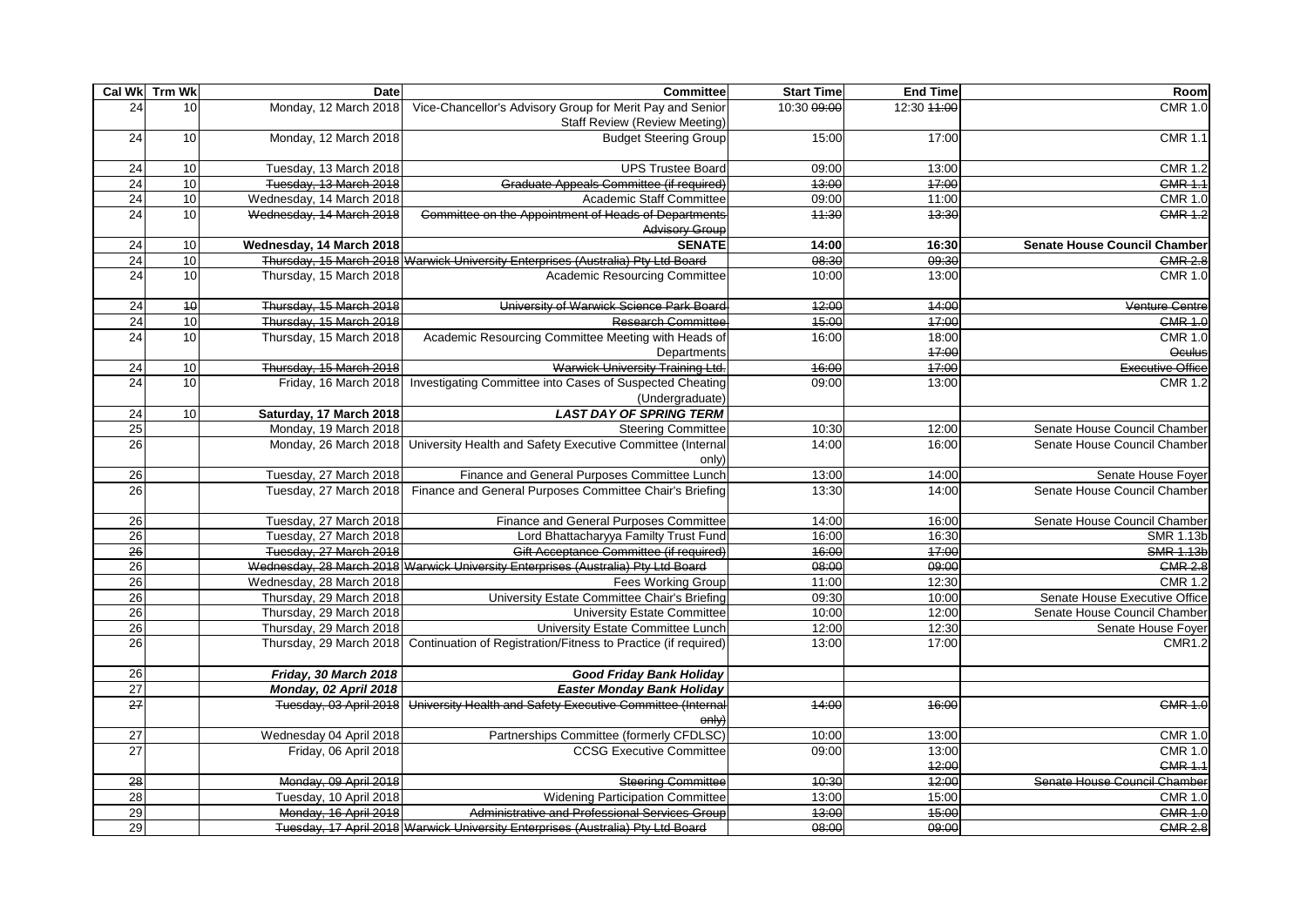|                 | Cal Wk Trm Wk  | Date                       | Committee                                                                       | <b>Start Time</b> | <b>End Time</b> | Room                                        |
|-----------------|----------------|----------------------------|---------------------------------------------------------------------------------|-------------------|-----------------|---------------------------------------------|
|                 |                | Thursday, 19 April 2018    | University of Warwick Science Park Board                                        | 15:30             | 17:30           | Venture Centre                              |
| 30              |                | Monday, 23 April 2018      | <b>FIRST DAY OF SUMMER TERM</b>                                                 |                   |                 |                                             |
| 30              |                | Monday, 23 April 2018      | <b>Steering Committee</b>                                                       | 10:30             | 12:00           | Senate House Council Chamber                |
|                 |                |                            |                                                                                 |                   |                 | <b>CMR 1.0</b>                              |
|                 |                |                            |                                                                                 |                   |                 | Senate House Council Chamber                |
| 30              |                | Monday, 23 April 2018      | Heads of Departments' Forum                                                     | 14:00             | 17:00           | Oculus Oc0.01                               |
|                 |                |                            |                                                                                 |                   |                 | Senate House Council Chamber                |
| 30              | $\overline{1}$ | Tuesday, 24 April 2018     | University Genetic Modification and Biosafety Committee                         | 10:00             | 12:00           | <b>CMR 1.2</b>                              |
| 30              | $\overline{1}$ | Tuesday, 24 April 2018     | Operational Risk Management Group                                               | 14:00             | 16:00           | CMR 1.0 GMR 1.2                             |
| 30              |                | Wednesday, 25 April 2018   | Administrative and Professional Services Group                                  | 13:00             | 15:00           | <b>CMR 1.0</b>                              |
|                 |                |                            | Away Day: 5 Year Plan                                                           | 09:00             | 17:00           |                                             |
| $\overline{30}$ |                | Thursday, 26 April 2018    | <b>Board of Graduate Studies</b>                                                | 09:30             | 13:00           | <b>CMR 1.0</b>                              |
| 30              |                | Thursday, 26 April 2018    | Capital Space and Amenities Group                                               | 13:00 14:00       | 15:00 16:00     | <b>CMR 1.1</b>                              |
| 30              |                | Friday, 27 April 2018      | Student Learning Experience and Engagement Committee                            | 13:00             | 15:00           | <b>CMR 1.0</b>                              |
|                 |                |                            |                                                                                 |                   |                 |                                             |
| 31              | 2              | Monday, 30 April 2018      | <b>Steering Committee</b>                                                       | 10:30             | 42:00           | Senate House Council Chamber                |
| 31              | $\mathcal{P}$  | Monday, 30 April 2018      | Committee on the Appointment of Heads of Departments                            | 13:00             | 15:00           | <b>CMR 1.2</b>                              |
|                 |                |                            | <b>Advisory Group</b>                                                           |                   |                 |                                             |
| 31              | $\mathfrak{p}$ | Tuesday, 01 May 2018       | Continuation of Registration/Fitness to Practice (if required)                  | 09:00             | 43:00           | CMR 1.0 CMR 1.2                             |
|                 |                |                            |                                                                                 |                   |                 |                                             |
| 31              | $\overline{2}$ | Tuesday, 01 May 2018       | Gift Acceptance Committee (if required)                                         | 44:00             | 42:00           | -CMR 1.2                                    |
| 31              |                | Tuesday, 01 May 2018       | Trustees of the University of Warwick Foundation Fund                           | 12:00             | 13:00           | <b>CMR 1.2</b>                              |
| 31              | 2              | Tuesday, 01 May 2018       | <b>FPSC Lunch</b>                                                               | 13:00             | 14:00           | <b>CMR 1.1</b>                              |
| $\overline{31}$ | $\mathcal{P}$  | Tuesday, 01 May 2018       | Financial Plan Sub-Committee of the Finance and General                         | 14:00             | 16:00           | <b>CMR 1.1</b>                              |
|                 |                |                            | <b>Purposes Committee</b>                                                       |                   |                 |                                             |
| $\overline{31}$ |                |                            | Wednesday, 02 May 2018 Warwick University Enterprises (Australia) Pty Ltd Board | 08:00             | 09:00           | <b>CMR 2.8</b>                              |
| 31              | 2              | Wednesday, 02 May 2018     | University Health & Safety Committee                                            | 10:00             | 12:00           | <b>CMR 1.0</b>                              |
| 31              | 2              |                            | Wednesday, 02 May 2018 Investigating Committee into Cases of Suspected Cheating | 13:00             | 17:00           | <b>CMR 1.2</b>                              |
|                 |                |                            | (Undergraduate)                                                                 |                   |                 |                                             |
| 31              | $\overline{2}$ | Thursday, 03 May 2018      | Continuation of Registration/Fitness to Practice                                | 09:00             | 12:45           | <b>CMR 1.2</b>                              |
| 31              | $\overline{2}$ | Thursday, 03 May 2018      | Partnerships Committee (formerly CFDLSC)                                        | 10:00             | 13:00           | <b>CMR 1.0</b>                              |
| 31              | 2              | Thursday, 03 May 2018      | Partnerships Committee (formerly CFDLSC)                                        | 10:00             | 13:00           | <b>CMR 1.0</b>                              |
| 31              | $\overline{2}$ |                            | Thursday, 03 May 2018 Investigating Committee into Cases of Suspected Cheating  | 13:00             | 17:00           | <b>CMR 1.2</b>                              |
|                 |                |                            | (Postgraduate)                                                                  |                   |                 |                                             |
| 31              | 2              | Friday, 04 May 2018        | <b>CCSG Executive Committee</b>                                                 | 08.30             | 12:00           | <b>CMR 1.1</b>                              |
|                 |                |                            |                                                                                 | 09:00             |                 |                                             |
| 32              | 3              | <b>Monday, 07 May 2018</b> | <b>May Day Bank Holiday</b>                                                     |                   |                 |                                             |
| 32              | $\overline{3}$ | Wednesday, 09 May 2018     | Academic Quality and Standards Committee                                        | 10:00             | 12:00           | <b>CMR 1.0</b>                              |
| $\overline{32}$ | 3              | Wednesday, 09 May 2018     | Faculty Education Committee (Arts)                                              | 14:00             | 16:00           | Senate House Council Chamber                |
| 32              | 3              | Thursday, 10 May 2018      | Graduate Appeals Committee (if required)                                        | 09:00             | 13:00           | <b>CMR 1.1</b>                              |
| 32              | 3              | Thursday, 10 May 2018      | Students' Union Liaison Group                                                   | 09:30             | 11:30           | <b>CMR 1.0</b>                              |
| 32              | 3              | Friday, 11 May 2018        | <b>Equality and Diversity Committee</b>                                         | 14:00             | 16:00           | <b>CMR 1.0</b>                              |
| 33              | 4              | Monday, 14 May 2018        | <b>Faculty Education Committee (Medicine)</b>                                   | 10:00             | 12:00           | <b>Warwick Medical School</b>               |
| 33              |                | Monday, 14 May 2018        | University Health & Safety Executive Committee                                  | 40:30             | 42:30           | <b>CMR 1.0</b>                              |
| $\overline{33}$ |                | Monday, 14 May 2018        | <b>Faculty Education Committee (Arts)</b>                                       | 43:00             | 45:00           | <b>CMR 1.1 Senate House Council Chamber</b> |
| 33              | $\overline{4}$ | Monday, 14 May 2018        | Administrative and Professional Services Group                                  | 43:00             | 45:00           | <b>GMR 1.0</b>                              |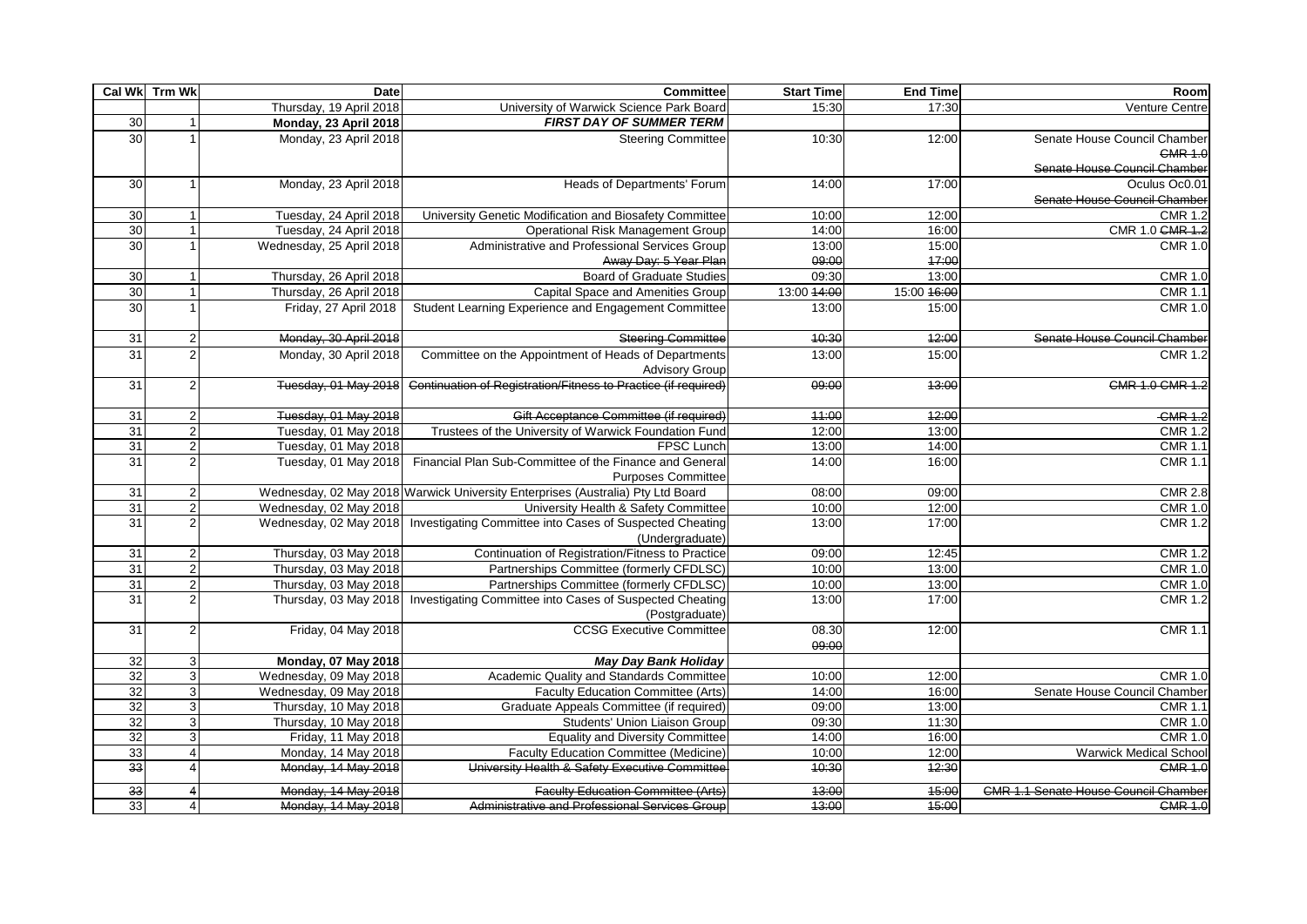|                 | Cal Wk Trm Wk    | Date                       | Committee                                                                            | <b>Start Time</b> | <b>End Time</b>   | Room                                           |
|-----------------|------------------|----------------------------|--------------------------------------------------------------------------------------|-------------------|-------------------|------------------------------------------------|
| 33              |                  | Tuesday, 15 May 2018       | Finance and General Purposes Committee Chair's Briefing                              | 10:00             | 10:30             | <b>Executive Office Senate House</b>           |
| 33              |                  | Tuesday, 15 May 2018       | Finance and General Purposes Committee                                               | 10:30             | 12:00             | Senate House Council Chamber                   |
| 33              |                  | Tuesday, 15 May 2018       | Finance and General Purposes Committee Lunch                                         | 12:00             | 12:30             | Senate House Foyer                             |
| 33              |                  | Tuesday, 15 May 2018       | Audit and Risk Committee                                                             | 12:30             | 16:00             | Senate House Council Chamber                   |
| 33              |                  | Tuesday, 15 May 2018       | Nominations Committee                                                                | 16:00             | 17:00             | <b>SMR 1.13b</b>                               |
| 33              |                  | Tuesday, 15 May 2018       | <b>Council Strategic Discussion Topic</b>                                            | 17:00             | 19:00             | <b>Senate House Council Chamber</b>            |
| 33              |                  | Tuesday, 15 May 2018       | <b>Council: Dinner</b>                                                               | 19:15             | 21:30             | <b>Cryfield Barn</b>                           |
| 33              |                  | Wednesday, 16 May 2018     | <b>COUNCIL</b>                                                                       | 09:00             | 13:00             | <b>Senate House Council Chamber</b>            |
| 33              |                  | Wednesday, 16 May 2018     | Council Lunch                                                                        | 13:00             | 14:00             | Senate House Foyer                             |
| 33              |                  | Wednesday, 16 May 2018     | <b>Faculty Education Committee (Science)</b>                                         | 13:00             | 15:00             | <b>CMR 1.0</b>                                 |
| 33              |                  | Wednesday, 16 May 2018     | Financial Plan Sub-Committee of the Finance and General<br><b>Purposes Committee</b> | 14:00             | 16:00             | Senate House Council Chamber                   |
| 33              |                  | Thursday, 17 May 2018      | Academic Resourcing Committee                                                        | 08:30             | 12:00             | <b>CMR 1.0</b>                                 |
| 33              |                  | Thursday, 17 May 2018      | <b>Faculty Education Committee (Social Sciences)</b>                                 | 14:00             | 16:00             | S277 (Social Sciences) CMR 1.0                 |
| 34              | 5                | Monday, 21 May 2018        | <b>Steering Committee</b>                                                            | 10:30             | 12:00             | Senate House Council Chamber                   |
| 34              |                  | Monday, 21 May 2018        | Student Learning Experience and Engagement Committee                                 | 13:00             | 15:00             | <b>CMR 1.0</b>                                 |
| 34              | $\overline{5}$   | Tuesday, 22 May 2018       | <b>Widening Participation Committee</b>                                              | 43:00             | 45:00             | <b>CMR 1.0</b>                                 |
| 34              | 5                | Tuesday, 22 May 2018       | Academic Resourcing Committee Meeting with Heads of<br>Departments                   | 16:00             | 17:00             | <b>CMR 1.0</b>                                 |
| $\overline{34}$ | 5                | Wednesday, 23 May 2018     | <b>Widening Participation Committee</b>                                              | 10:30             | 12:30             | <b>CMR 1.0</b>                                 |
| 34              | 5 <sub>5</sub>   | Wednesday, 23 May 2018     | Faculty of Medicine Advisory Board Lunch                                             | 42:00             | 43:00             | <b>Warwick Medical School</b>                  |
| 34              | 5 <sup>1</sup>   | Wednesday, 23 May 2018     | <b>Faculty of Medicine Advisory Board</b>                                            | 43:00             | 47:00             | Warwick Medical School                         |
| 34              | 5                | Wednesday, 23 May 2018     | Financial Plan Sub-Committee of the Finance and General                              | 15:00             | 17:00             | <b>CMR 1.2</b>                                 |
|                 |                  |                            | Purposes Committee (Informal Internal meeting)                                       |                   |                   |                                                |
| 34              | 5                | Thursday, 24 May 2018      | Academic Staff Committee                                                             | 09:00             | 12:00             | <b>CMR 1.0</b>                                 |
| 34              | 5                | Thursday, 24 May 2018      | Financial Plan Sub-Committee of the Finance and General                              | 45:00             | 47:00             | <b>CMR 1.1</b>                                 |
|                 |                  |                            | Purposes Committee (Informal Internal meeting)                                       |                   |                   |                                                |
| 35              | 6                | <b>Monday, 28 May 2018</b> | <b>Spring Bank Holiday</b>                                                           |                   |                   |                                                |
| 35              | 6                | Tuesday, 29 May 2018       | Academic Quality and Standards Committee                                             | 10:00             | 12:00             | <b>CMR 1.0</b>                                 |
| 35              | 6                | Tuesday, 29 May 2018       | Board of Graduate Studies Pre-meeting                                                | 13:30             | 14:00             | Senate House Council Chamber<br><b>CMR 1.0</b> |
| 35              | 6                | Tuesday, 29 May 2018       | <b>Board of Graduate Studies</b>                                                     | 14:00             | 16:30             | Senate House Council Chamber<br><b>CMR 1.0</b> |
| 35              | $6 \mid$         | Wednesday, 30 May 2018     | Board of the Faculty of Medicine                                                     | 10:00             | 12:00             | <b>Warwick Medical School</b>                  |
| 35              | 6                | Wednesday, 30 May 2018     | Faculty of Medicine Lunch                                                            | 12:00             | 14:00             | <b>Warwick Medical School</b>                  |
| $\overline{35}$ | 6                | Wednesday, 30 May 2018     | Faculty of Arts Lunch                                                                | 12:00             | 14:00             | <b>CMR 1.0</b>                                 |
| 35              | $6 \overline{6}$ | Wednesday, 30 May 2018     | Board of the Faculty of Arts                                                         | 14:00             | 16:00             | <b>CMR 1.0</b>                                 |
| 35              | 6                | Wednesday, 30 May 2018     | University Health & Safety Executive Committee                                       | 13:00             | 15:00             | Senate House Council Chamber                   |
| $\overline{35}$ | $6 \mid$         | Wednesday, 30 May 2018     | University of Warwick Science Park Board                                             | 13:00 44:00 40:30 | 14:00 12:00       | <b>CMR 1.1</b>                                 |
| 35              | 6                | Wednesday, 30 May 2018     | University of Warwick Science Park Concepts Ltd                                      | 14:00 42:15 42:00 | 14:30 42:45 42:30 | <b>CMR 1.1</b>                                 |
| 35              | 6                | Wednesday, 30 May 2018     | University of Warwick Science Park Innovation Centre Ltd,                            | 14:45 43:30       | 15:30 44:15       | <b>CMR 1.1</b>                                 |
| 35              | $6 \mid$         | Wednesday, 30 May 2018     | University of Warwick Science Park Foundation                                        | 15:30 44:30       | 16:15 45:15       | <b>CMR 1.1</b>                                 |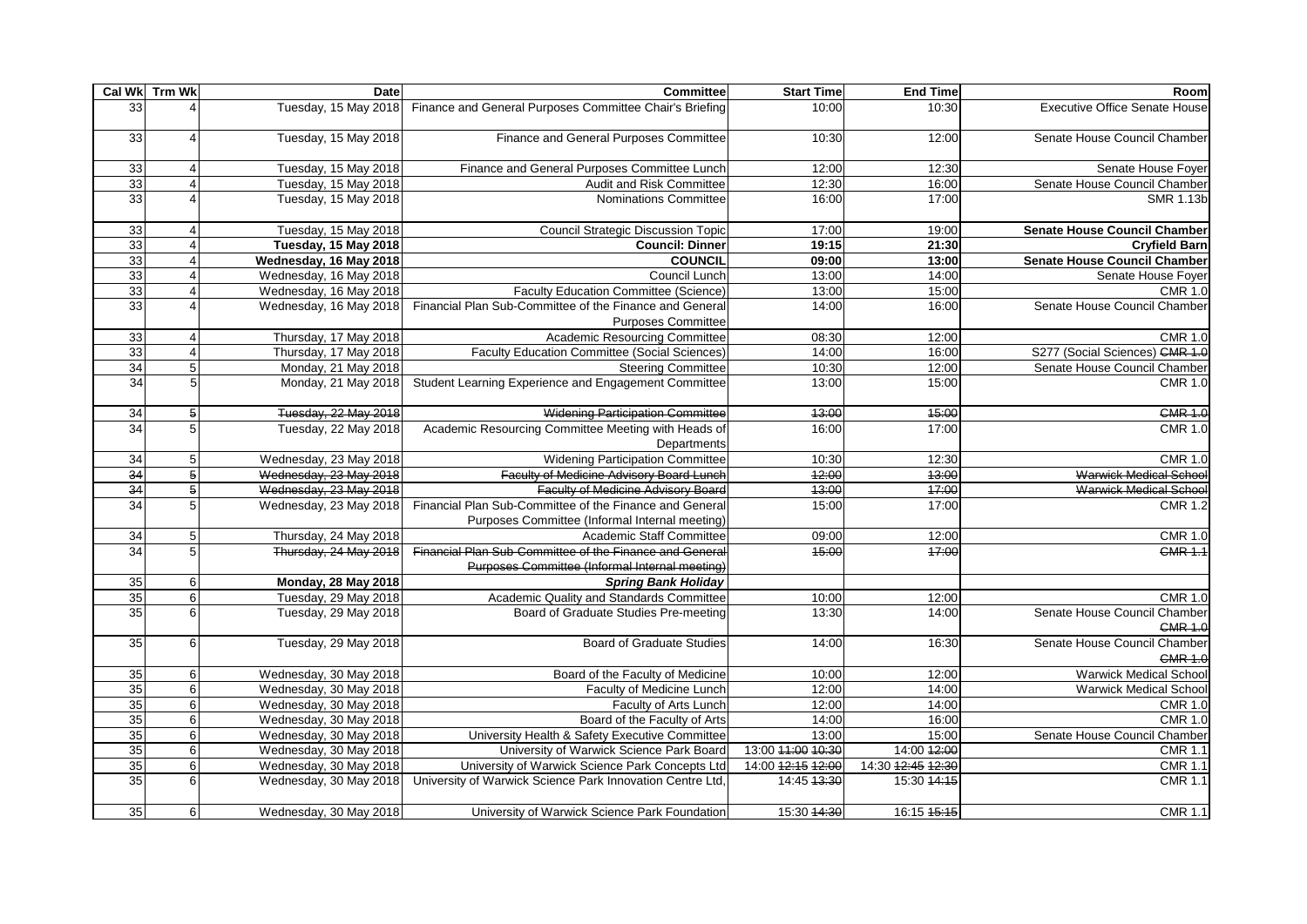|                 | Cal Wk Trm Wk  | <b>Date</b>                                    | Committee                                                                            | <b>Start Time</b> | <b>End Time</b>   | Room                                |
|-----------------|----------------|------------------------------------------------|--------------------------------------------------------------------------------------|-------------------|-------------------|-------------------------------------|
| 35              |                | Wednesday, 30 May 2018                         | University of Warwick Science Business Innovation Centre                             | 16:15 45:30       | 17:00 46:15 45:30 | <b>CMR 1.1</b>                      |
|                 |                |                                                | Ltd.                                                                                 |                   |                   |                                     |
| 35              | 6              | Wednesday, 30 May 2018                         | <b>Fees Working Group</b>                                                            | 15:30             | 17:00             | <b>CMR 1.0</b>                      |
|                 |                |                                                |                                                                                      |                   |                   | <b>CMR 1.2</b>                      |
| 35              | 6              | Thursday, 31 May 2018                          | Warwick University Enterprises (Australia) Pty Ltd Board                             | 09:00<br>10:00    | 40:00<br>12:00    | <b>CMR 2.8</b>                      |
| 35<br>35        | 6<br>6         | Thursday, 31 May 2018<br>Thursday, 31 May 2018 | Board of the Faculty of Science<br><b>Faculty of Science Lunch</b>                   | 42:00             | 44:00             | <b>CMR 1.0</b><br><b>CMR 1.0</b>    |
| 35              | 6              | Thursday, 31 May 2018                          | <b>Faculty of Social Sciences Lunch</b>                                              | 42:00             | 44:00             | Senate House Council Chamber Foyer  |
| 35              | 6              | Thursday, 31 May 2018                          | Board of the Faculty of Social Sciences                                              | 14:00             | 16:00             | Senate House Council Chamber        |
| 36              |                | Monday, 04 June 2018                           |                                                                                      | 09:00             | 10:00             | Executive Office Senate House       |
|                 |                |                                                | Warwick University Enterprises (Australia) Pty Ltd Board                             |                   |                   | <b>CMR 2.8</b>                      |
| 36              | $\overline{7}$ | Monday, 04 June 2018                           | <b>Senate Steering Committee</b>                                                     | 10:30             | 12:00             | Senate House Council Chamber        |
| 36              |                | Monday, 04 June 2018                           | Administrative and Professional Services Group                                       | 13:00             | 15:00             | <b>CMR 1.0</b>                      |
| $\overline{36}$ | $\overline{7}$ | Tuesday, 05 June 2018                          | <b>Education Committee</b>                                                           | 13:00             | 16:00             | <b>CMR 1.0</b>                      |
| 36              |                | Tuesday, 05 June 2018                          | Financial Plan Sub-Committee of the Finance and General                              | 15:00             | 17:00             | <b>CMR 1.1</b>                      |
|                 |                |                                                | Purposes Committee (Informal Internal meeting)                                       |                   |                   |                                     |
| $\overline{36}$ | $\overline{7}$ | Wednesday, 06 June 2018                        | <b>Research Committee</b>                                                            | 09:00             | 11:00             | <b>CMR 1.0</b>                      |
| 36              |                | Wednesday, 06 June 2018                        | <b>Operational Risk Management Group</b>                                             | 14:00             | 16:00             | <b>CMR 1.0</b>                      |
| 36              | $\overline{7}$ | Thursday, 07 June 2018                         | <b>UPS Trustee Board</b>                                                             | 09:00             | 13:00             | <b>CMR 1.2</b>                      |
| 36              | $\overline{7}$ | Thursday, 07 June 2018                         | <b>Warwick Learning Limited</b>                                                      | 13:30             | 14:30             | <b>CMR 1.1</b>                      |
| 36              |                | Thursday, 07 June 2018                         | Capital Space and Amenities Group                                                    | 15:00             | 17:00             | <b>CMR 1.1</b>                      |
| $\overline{36}$ | $\overline{7}$ | Friday, 08 June 2018                           | <b>CCSG Executive Committee</b>                                                      | 09:00             | 12:00             | <b>CMR 1.1</b>                      |
| 36              |                | Friday, 08 June 2018                           | Graduate Appeals Committee (if required)                                             | 09:00             | 43:00             | <b>CMR 1.0</b>                      |
| 36              |                | Friday, 08 June 2018                           | Warwick University Training Ltd., Warwick University                                 | 12:30             | 14:00             | <b>CMR 1.2</b>                      |
|                 |                |                                                | Services Ltd. and Warwick University Enterprises Ltd                                 |                   |                   |                                     |
|                 |                |                                                | <b>Boards</b>                                                                        |                   |                   |                                     |
| $\overline{37}$ | 8              | Monday, 11 June 2018                           | Research Governance and Ethics Committee                                             | 10:00             | 12:00             | <b>CMR 1.1</b>                      |
| 37              | 8              | Monday, 11 June 2018                           | Investigating Committee into Cases of Suspected Cheating                             | 13:00             | 17:00             | <b>CMR 1.2</b>                      |
|                 |                |                                                | (Undergraduate)                                                                      |                   |                   |                                     |
| $\overline{37}$ | 8              | Monday, 11 June 2018                           | <b>Budget Steering Group</b>                                                         | 13:00             | 15:00             | <b>CMR 1.1</b>                      |
| 37              | $\bf{8}$       | Tuesday, 12 June 2018                          | Investment Sub-Committee                                                             | 11:30             | 13:30             | $\overline{CMR}$ 1.1                |
| 37              | $\,8\,$        | Tuesday, 12 June 2018                          | FPSC Lunch                                                                           | 13:30             | 14:00             | <b>CMR 1.1</b>                      |
| 37              | 8              | Tuesday, 12 June 2018                          | Financial Plan Sub-Committee of the Finance and General<br><b>Purposes Committee</b> | 14:00             | 16:00             | <b>CMR 1.1</b>                      |
| 37              | 8              | Wednesday, 13 June 2018                        | <b>Heads of Departments' Forum</b>                                                   | 11:00             | 13:00             | Science Building PS1.28             |
|                 |                |                                                |                                                                                      |                   |                   | Oculus OC1.06                       |
|                 |                |                                                |                                                                                      |                   |                   | Senate House Council Chamber        |
| $\overline{37}$ | 8              | Wednesday, 13 June 2018                        | <b>SENATE</b>                                                                        | 14:00             | 16:30             | <b>Senate House Council Chamber</b> |
| 37              | 8              | Thursday, 14 June 2018                         | Academic Resourcing Committee                                                        | 09:00             | 12:00             | <b>CMR 1.0</b>                      |
| 38              | 9              | Monday, 18 June 2018                           | Investigating Committee into Cases of Suspected Cheating                             | 09:00             | 13:00             | <b>CMR 1.2</b>                      |
|                 |                |                                                | (Undergraduate)                                                                      |                   |                   |                                     |
| 38              | 9              | Monday, 18 June 2018                           | <b>Steering Committee</b>                                                            | 40:30             | 42:00             | Senate House Council Chamber        |
| 38              | 9              | Monday, 18 June 2018                           | Investigating Committee into Cases of Suspected Cheating                             | 13:00             | 17:00             | <b>CMR 1.2</b>                      |
|                 |                |                                                | (Postgraduate)                                                                       |                   |                   |                                     |
| 38              | 9              | Wednesday, 20 June 2018                        | University of Warwick in California Sub-Committee                                    | 45:30             | 47:00             | The Shard, Londor                   |
| 38              | 9              | Thursday, 21 June 2018                         | University Estate Committee Chair's Briefing                                         | 09:30             | 10:00             | Senate House Executive Office       |
| 38              | 9              | Thursday, 21 June 2018                         | <b>University Estate Committee</b>                                                   | 10:00             | 12:00             | Senate House Council Chamber        |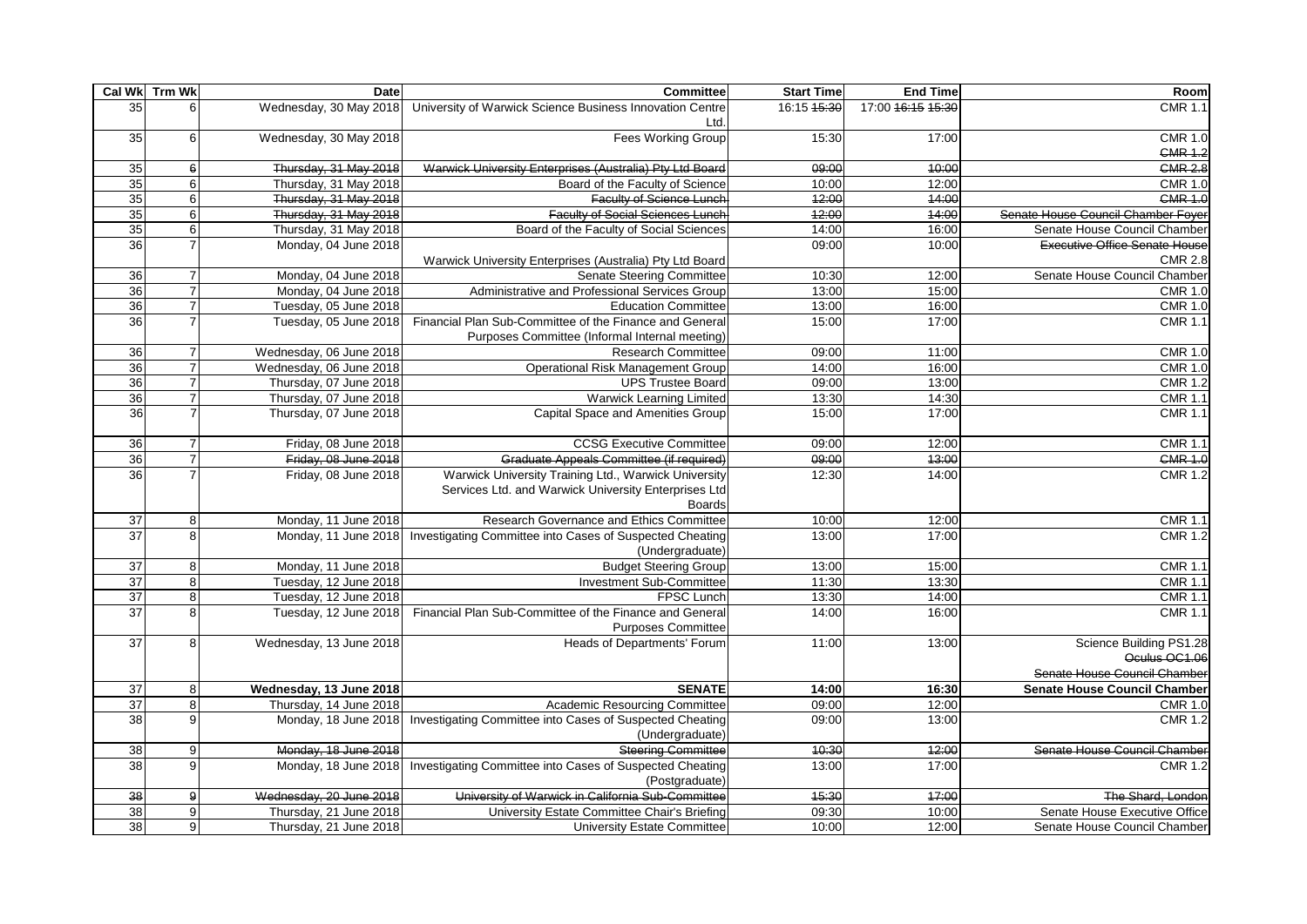|    | Cal Wk Trm Wk  | Date                    | Committee                                                                     | <b>Start Time</b> | <b>End Time</b> | Room                                    |
|----|----------------|-------------------------|-------------------------------------------------------------------------------|-------------------|-----------------|-----------------------------------------|
| 38 | $\overline{9}$ | Thursday, 21 June 2018  | University Estate Committee Lunch                                             | 12:00             | 12:30           | Senate House Foyer                      |
| 38 | 9              | Thursday, 21 June 2018  | <b>Art Collection Committee</b>                                               | 14:00             | 16:00           | <b>CMR 1.2</b>                          |
| 38 | 9              | Thursday, 21 June 2018  | Joint Consultative Committee                                                  | 14:00             | 16:00           | <b>CMR 1.1</b>                          |
| 38 | 9              | Friday, 22 June 2018    | <b>University Open Day</b>                                                    |                   |                 |                                         |
| 38 | 9              | Saturday, 23 June 2018  | <b>University Open Day</b>                                                    |                   |                 |                                         |
| 39 | 10             | Monday, 25 June 2018    | <b>Aegrotat Committee</b>                                                     | 09:00             | 13:00           | <b>CMR 1.1</b>                          |
| 39 | 10             | Monday, 25 June 2018    | <b>Senate Steering Committee</b>                                              | 10:30             | 12:00           | Senate House Council Chamber            |
| 39 | 10             | Tuesday, 26 June 2018   | <b>Honorary Degrees Committee</b>                                             | 12:00             | 13:00           | SMR 1.13b                               |
| 39 | 10             | Tuesday, 26 June 2018   | Finance and General Purposes Committee Lunch                                  | 13:00             | 14:00           | Senate House Foyer                      |
| 39 | 10             | Tuesday, 26 June 2018   | Finance and General Purposes Committee Chair's Briefing                       | 13:30             | 14:00           | Senate House Council Chamber            |
| 39 | 10             | Tuesday, 26 June 2018   | Finance and General Purposes Committee                                        | 14:00             | 16:00           | Senate House Council Chamber            |
| 39 | 10             | Tuesday, 26 June 2018   | Gift Acceptance Committee (if required)                                       | 46:00             | 47:00           | SMR 1.13b                               |
| 39 | 10             | Wednesday, 27 June 2018 | First Year Board of Examiners for the Faculty of Arts                         | 10:00             | 13:00           | <b>CMR 1.0</b>                          |
| 39 | 10             | Wednesday, 27 June 2018 | Capital Space and Amenities Group                                             | 14:00             | 16:00           | <b>CMR 1.1</b>                          |
| 39 | 10             | Thursday, 28 June 2018  | First Year Board of Examiners for the Faculty of Social<br>Sciences           | 10:00             | 13:00           | R0.3/4                                  |
| 39 | 10             | Thursday, 28 June 2018  | First Year Board of Examiners for the Faculty of Science                      | 09:00             | 12:00           | <b>CMR 1.0</b>                          |
|    |                |                         |                                                                               |                   |                 |                                         |
| 39 | 10             | Friday, 29 June 2018    | <b>CCSG Steering Committee</b>                                                | 09:00             | 12:00           | <b>CMR 1.1</b>                          |
| 39 | 10             | Saturday, 30 June 2018  | <b>LAST DAY OF SUMMER TERM</b>                                                |                   |                 |                                         |
| 40 |                | Monday, 02 July 2018    | University Health and Safety Executive Committee (Internal<br>$\Theta$ nly    | 40:30             | 12:30           | <b>CMR 1.0</b>                          |
| 40 |                | Monday, 02 July 2018    | <b>Graduate Appeals Committee</b>                                             | 43:00             | 47:00           | <b>CMR 1.1</b>                          |
| 40 |                | Tuesday, 03 July 2018   | University Health and Safety Executive Committee (Internal<br>only)           | 10:30             | 12:30           | <b>CMR 1.0</b>                          |
| 40 |                | Tuesday, 03 July 2018   | <b>Fees Working Group</b>                                                     | 11:30             | 13:00           | <b>CMR 1.1</b>                          |
| 40 |                | Tuesday, 03 July 2018   | <b>Widening Participation Committee</b>                                       | 14:00             | 16:00           | <b>CMR 1.0</b>                          |
| 40 |                | Wednesday, 04 July 2018 | Committee on the Appointment of Heads of Departments<br><b>Advisory Group</b> | 11:00             | 13:00           | <b>CMR 1.2</b>                          |
| 40 |                | Wednesday, 04 July 2018 | <b>SENATE</b>                                                                 | 14:00             | 17:00           | Senate House Council Chamber            |
| 40 |                | Thursday, 05 July 2018  | <b>Fees Working Group</b>                                                     | 44:00             | 42:30           | <b>CMR 1.2</b>                          |
|    |                | Thursday, 05 July 2018  | Administrative and Professional Services Group                                | 43:00             | 45:00           | <b>CMR 1.0</b>                          |
| 41 |                | Monday, 09 July 2018    | <b>Steering Committee</b>                                                     | 10:30             | 12:00           | Senate House Council Chamber            |
| 41 |                | Tuesday, 10 July 2018   | Audit and Risk Committee                                                      | 11:45             | 15:15           | <b>CMR 1.1</b>                          |
| 41 |                | Tuesday, 10 July 2018   | Nominations Committee                                                         | 15:45             | 16:45           | SMR1.13b                                |
| 41 |                | Tuesday, 10 July 2018   | <b>Council Strategic Discussion Topic</b>                                     | 17:00             | 19:00           | <b>Senate House Council Chamber</b>     |
| 41 |                | Tuesday, 10 July 2018   | <b>Council: Dinner</b>                                                        | 19:15             | 21:30           | <b>Cryfield Barn</b>                    |
| 41 |                | Wednesday, 11 July 2018 | <b>COUNCIL</b>                                                                | 09:00             | 13:00           | <b>Senate House Council Chamber</b>     |
| 41 |                | Wednesday, 11 July 2018 | <b>Council Lunch</b>                                                          | 13:00             | 14:00           | <b>Senate House Council Chamber</b>     |
| 41 |                | Wednesday, 11 July 2018 | <b>Remuneration Committee</b>                                                 | 44:00             | 46:00           | Senate House Council Chamber            |
| 41 |                | Thursday, 12 July 2018  | Students' Union Liaison Group                                                 | 09:30             | 11:30           | Meeting Room 2, Students' Union CMR 1.0 |
| 41 |                | Thursday, 12 July 2018  | University Genetic Modification and Biosafety Committee                       | 14:00             | 16:00           | <b>CMR 1.2</b>                          |
| 42 |                | Monday, 16 July 2018    | Continuation of Registration/Fitness to Practice                              | 13:00             | 47:00           | <b>CMR 1.2</b>                          |
| 42 |                | Tuesday, 17 July 2018   | Degree Congregation                                                           |                   |                 |                                         |
| 42 |                | Wednesday, 18 July 2018 | Degree Congregation                                                           |                   |                 |                                         |
| 42 |                | Thursday, 19 July 2018  | Degree Congregation                                                           |                   |                 |                                         |
| 42 |                | Friday, 20 July 2018    | Degree Congregation                                                           |                   |                 |                                         |